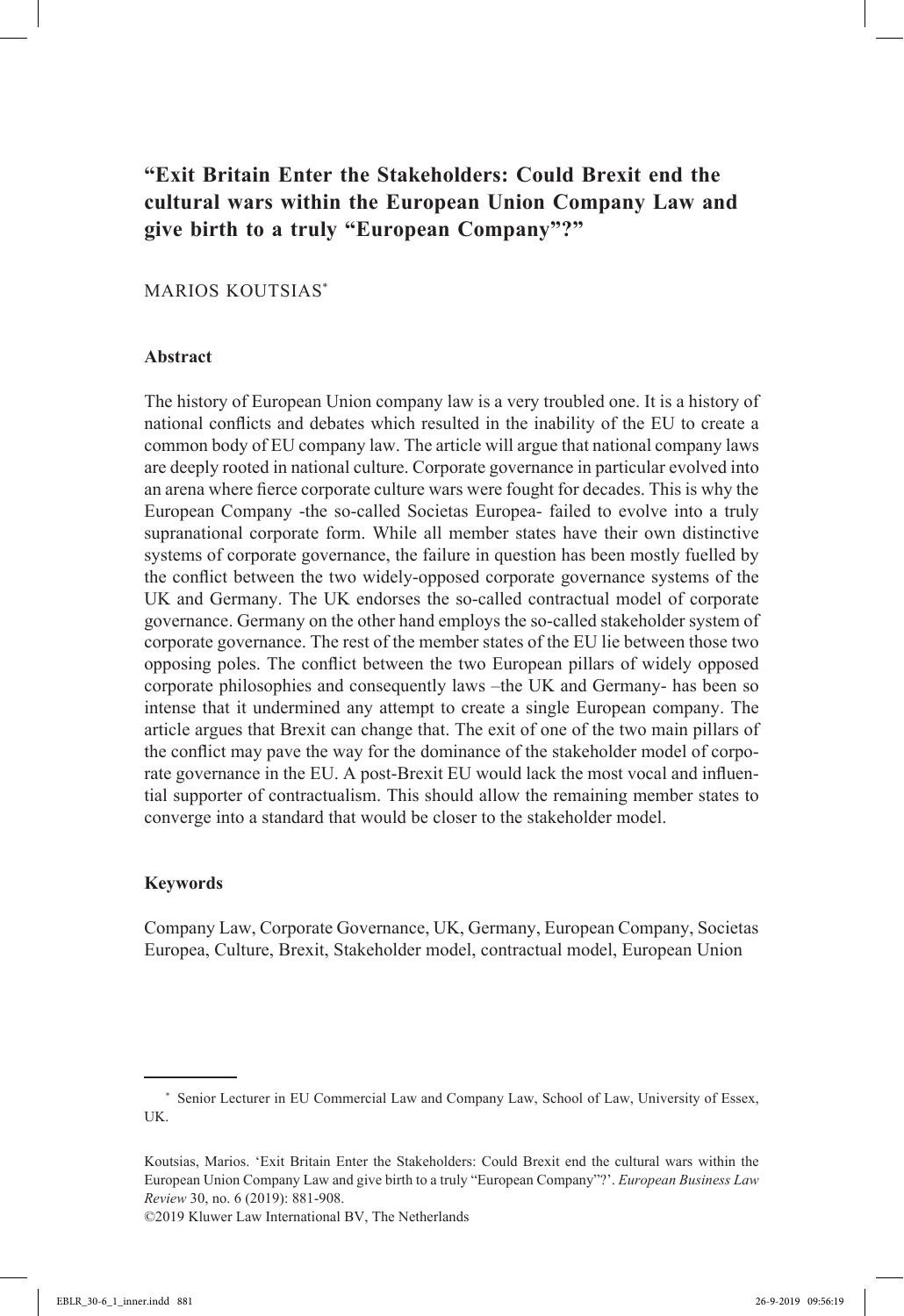### **Introduction**

The history of European Union company law is a very troubled one. It is a history of national conflicts and debates which resulted in the inability of the EU to create a common body of EU company law. While several aspects of company law have been harmonised to an extent, the failure of the EU to agree on a common form of corporate governance or a single European Company has been spectacular. A single "European Company" form is important for the smooth operation of the single market. It would greatly facilitate cross-border investment as investors would only have to look at one set of legislation instead of the current 28 different sets of national legislation. It would significantly enhance legal certainty as there would be clarity regarding the rules applicable to the establishment of a European Company in every member state of the EU. It would remove many regulatory as well as practical obstacles allowing every company or EU national to engage in cross-border business activities and expand to another member state of the EU without having to face a complex set of national rules. In simple words, the introduction of a truly European Company would complement the single market and it would enhance its operation.

While all member states have their own distinctive systems of corporate governance, the failure in question has been mostly fuelled by the conflict between the two widely-opposed corporate governance systems of the UK and Germany. These two jurisdictions have effectively evolved into the two pillars of the conflict. The UK endorses the so-called contractual model of corporate governance. This entails a public company with a mostly dispersed shareholding basis, where the shareholders are viewed as the exclusive members and the owners of the company. The UK regulatory framework leaves no place for stakeholders into the institutional architecture of its companies. Germany on the other hand employs the so-called stakeholder system of corporate governance. Its public companies have a more concentrated shareholding basis as a result of an increased role granted to banks as a source of capital for the company. In many instances the company is managed by a dual-board where shareholders and stakeholders assume executive and monitoring roles. The rest of the member states of the EU lie between those two opposing poles. They employ -with variations- the so-called stakeholder model, which endorses a corporate form which may not always entail a dual-board management, but it does involve a more inclusive corporate form which views the stakeholders as intrinsically linked with the company. The conflict between the two European pillars of widely opposed corporate philosophies and consequently laws –the UK and Germany- has been so intense that it undermined any attempt to create a single harmonised body of EU company law. It prevented the EU from creating a single European company.

The article argues that Brexit can change that. The exit of one of the two main pillars of the conflict may pave the way for the dominance of the stakeholder model of corporate governance in the EU. The remaining 27 members do not employ an identical system of corporate governance and differences would certainly continue to exist. But their national laws are based on relatively similar ideologies of stakeholderfriendly nature, which can justify optimism that convergence into a single European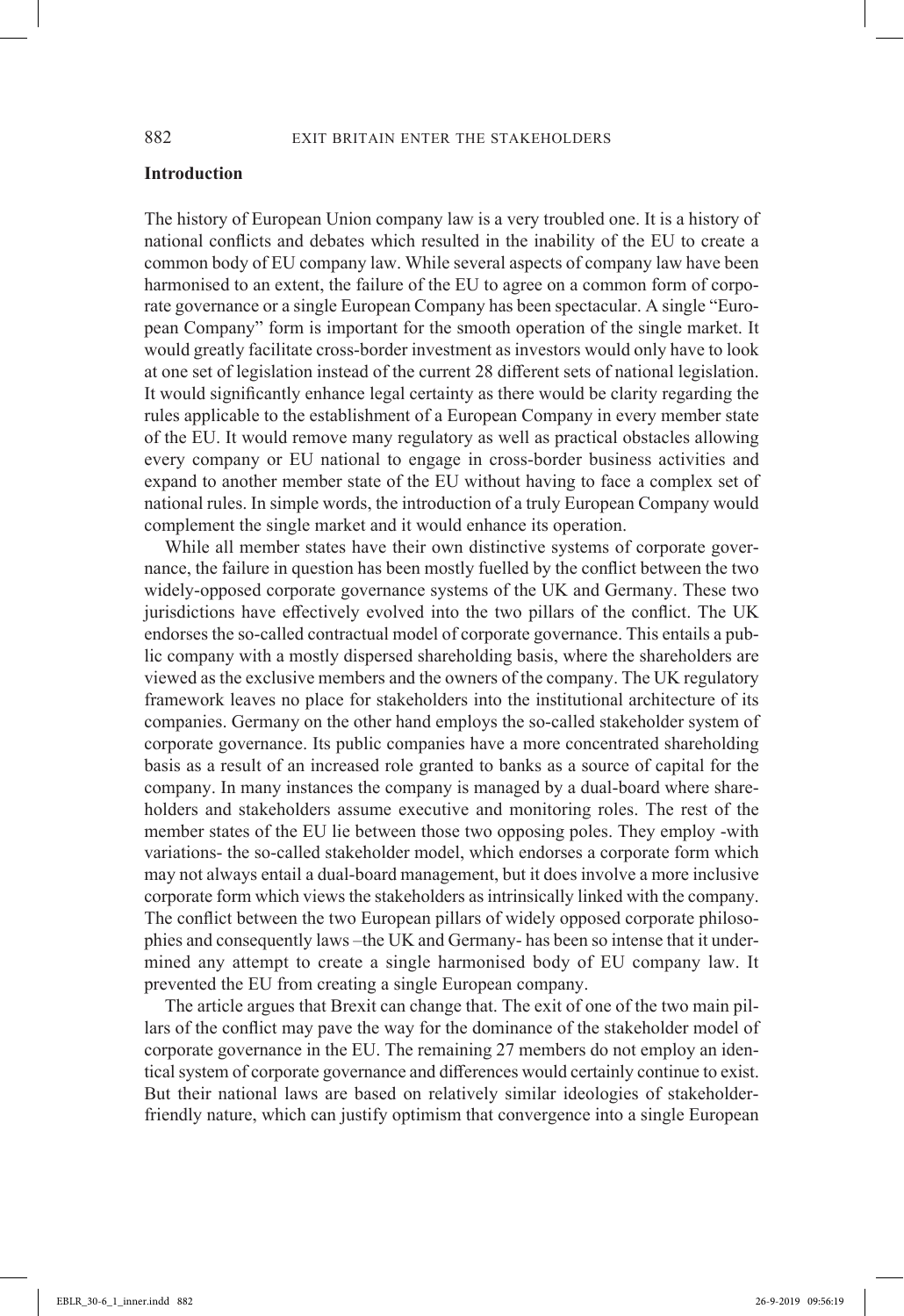corporate form would be attainable within the next decade. A post-Brexit EU would lack the most vocal and influential supporter of contractualism. This should allow the remaining member states to converge into a standard that would be closer to the stakeholder model. The departure of the UK may allow the rest of the member states to negotiate and agree on a corporate form which would bridge the differences between their own respective corporate models. The negotiation in question would embark on a wholly different basis than previously. While it was impossible to converge the contractual and the stakeholder models of corporate governance into a single one, it is argued that it would be easier to find a middle way between the stakeholder-friendly models employed by the 27 EU members. The ideology behind the variations of this system is based on very similar philosophical and societal values which render convergence much more attainable.

The article will argue that national company laws are deeply rooted in national culture. Corporate governance in particular evolved into an arena where fierce corporate culture wars were fought for decades. The article will focus on the UK and Germany as the main pillars of the debate. It will examine the historical, philosophical and legal background of their regulatory choices and it will argue that the relevant cultural conflicts rendered any convergence into a single system of European Union corporate governance impossible. This is why the European Company -the so-called Societas Europea- failed to evolve into a truly supranational corporate form. The article will then look at Brexit and it will argue that the departure of one of the two pillars of the debate will significantly change the EU company law landscape. It will argue that Brexit will probably provide a great impetus for convergence at the EU level and that the prospect of a single European company will become very realistic. The article will conclude that Brexit will decisively tip the balance towards a stakeholder model of corporate governance. This may be the time that a truly EU company law may be born. The company that is now only nominally a "European Company" may indeed be truly European within the next decade.

## **The Restraints Posed by National Cultures on EU Company Law**

Culture is a complex construct whose precise scope and definition may be hard to agree upon. It is viewed as "an integrated pattern of basic assumptions, values and artefacts that set the stage for action, belief and policy".<sup>1</sup> It is a social phenomenon which involves beliefs, art, morals, laws, customs as well as "symbolic and learnt aspects of human society".<sup>2</sup> Cultural anthropologists defined it as a "conscience creation of human rationality".3 While it may be difficult for everyone to consent to a

<sup>&</sup>lt;sup>1</sup> WC Frederick, *Values, Nature and Culture in the American Corporation*, 88 (Oxford University Press, Oxford, 1995).

<sup>&</sup>lt;sup>2</sup> Angus Young, *Rethinking the Fundamentals of Corporate Governance: The Relevance of Culture in the Global Age* 29 Company Lawyer 172 (2008).

<sup>3</sup> John Scott, Gordon Marshall, *Oxford Dictionary of Sociology*, 133 (Oxford: OUP 2005).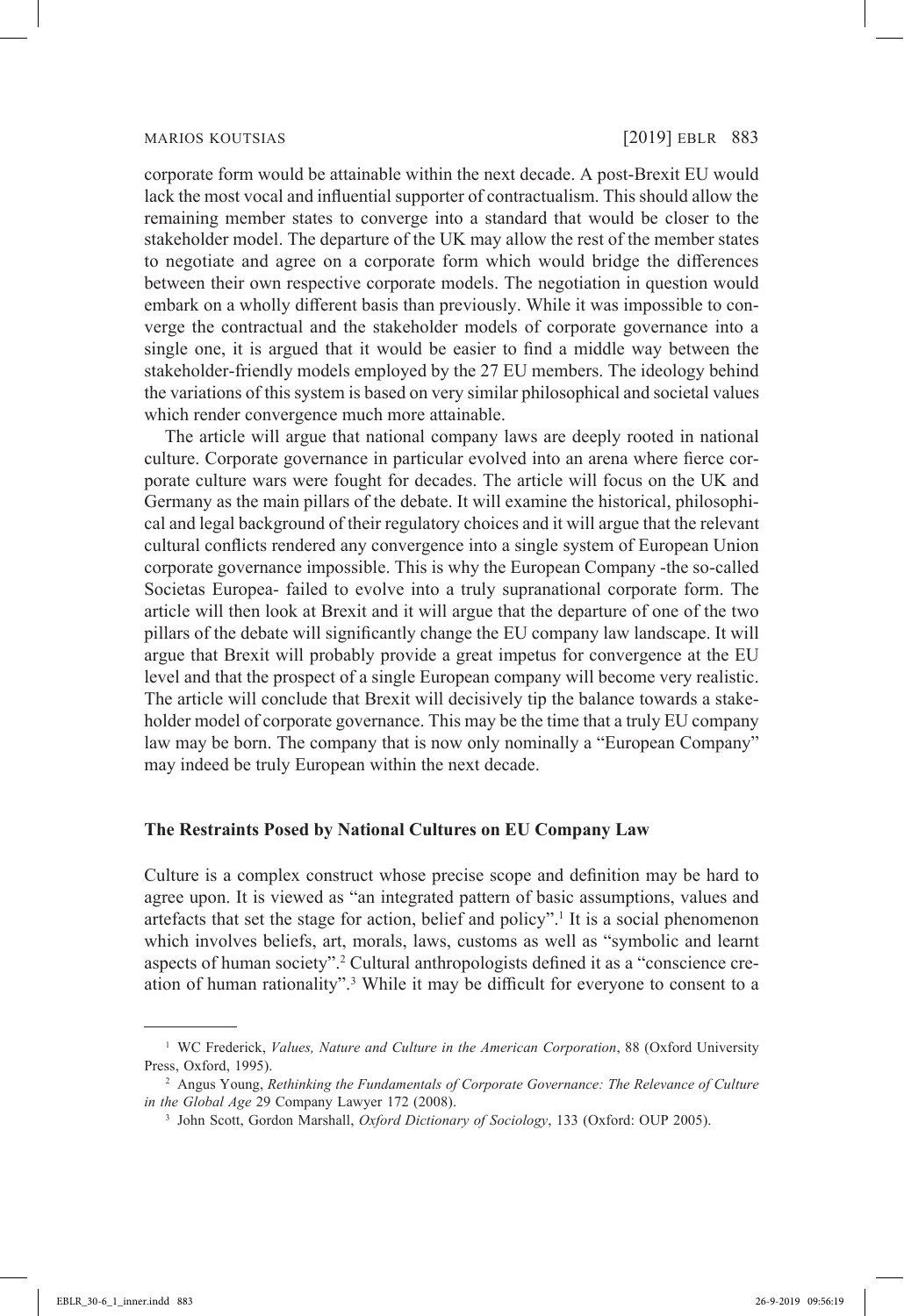common definition of "culture", there is consensus that the concept in question entails the existence of shared values, a system of common beliefs and set of common behavioural norms.4 Values stand at the foundations of culture as they shape attitudes and pave the way for actions, policies and strategies on the part of the state that sees itself as the bearer of these values.<sup>5</sup> Friedman argued that "cultural factors are an essential ingredient in turning a static structure and a static collection of norms into a body of living law".<sup>6</sup> Therefore, institutions and laws reflect the prevailing cultural values.<sup>7</sup>

Corporate governance in particular is a by-product of the values prevailing in each country. The UK system of corporate governance is shareholder and market-centric.8 It is based on the values of liberty, economic liberalism, property rights and individualism as defined within the British cultural context. The German system of corporate governance on the other hand is stakeholder-centric recognising both an institutional role for stakeholders but also their vested interest in the company.9 It embodies the values of collectivism, inclusivity, stability and social cohesion as defined within the German cultural context. It does not come as a surprise that when this attempt was made to converge these set of values into a single system of corporate governance, the whole project ended in failure. Therefore, the failure to harmonise corporate governance is due to the "legal and cultural determinism proper to governance systems".10 The failure to converge into a single system of corporate governance at the EU level has undermined the whole edifice of EU company law. This is not a new phenomenon. It has deep roots that have been explained since the 18th century by the great philosopher Montesquieu.<sup>11</sup> Institutional, cultural and social factors are determinants of the nature of governance as they define the context within which the later is taking its shape.<sup>12</sup>

Although the EU aims at forging common regulatory standards which are necessary for the smooth operation of its internal market, national culture emerged as such a strong determinant of corporate governance that preserved diversity of corporate

<sup>4</sup> PJ Kotter, J.L Heskett, *Organisational Culture and Performance* (Free Press, New York, 1992).

<sup>5</sup> JW Salacuse, *Corporate Governance, Culture and Convergence: Corporations American Style or with a European* Touch 9 Law and Business Review of the Americas 33-62 (2003).

Lawrence Friedman, *Law and Society*, 76 (Prentice Hall, 1977).

<sup>7</sup> S Schwartz, H Shalom, *A Theory Of Cultural Value Difference: Some Implications for Work* 48 Applied Psychology 23 (1999).

<sup>8</sup> Shabir Ahmad, Rosmini Omar, *Basic Corporate Governance Models: A Systematic Review* 58 International Journal of Law and Management 76 (2016).

<sup>9</sup> See Gregory Francesco Maasen, *An International Comparison of Corporate Governance Models* (SpencerStuart, Third Edition, Amsterdam, 1999). 10 Veronique Magnier, *Comparative Corporate Governance, Legal Perspectives*, 6 (Edward Elgar,

<sup>2017).</sup>

<sup>&</sup>lt;sup>11</sup> Charles-Louis Montesquieu, *De l'esprit des lois*, (1748). See: <https://archive.org/details/spiritoflaws01montuoft>.

<sup>&</sup>lt;sup>12</sup> R Gill, *Law, Culture and Corporate Governance: Insights from Executive Compensation*, Canadian Law and Economics Association Annual conference, Toronto, September 2012. See: <https:// papers.ssrn.com/sol3/papers.cfm?abstract\_id=2164532>.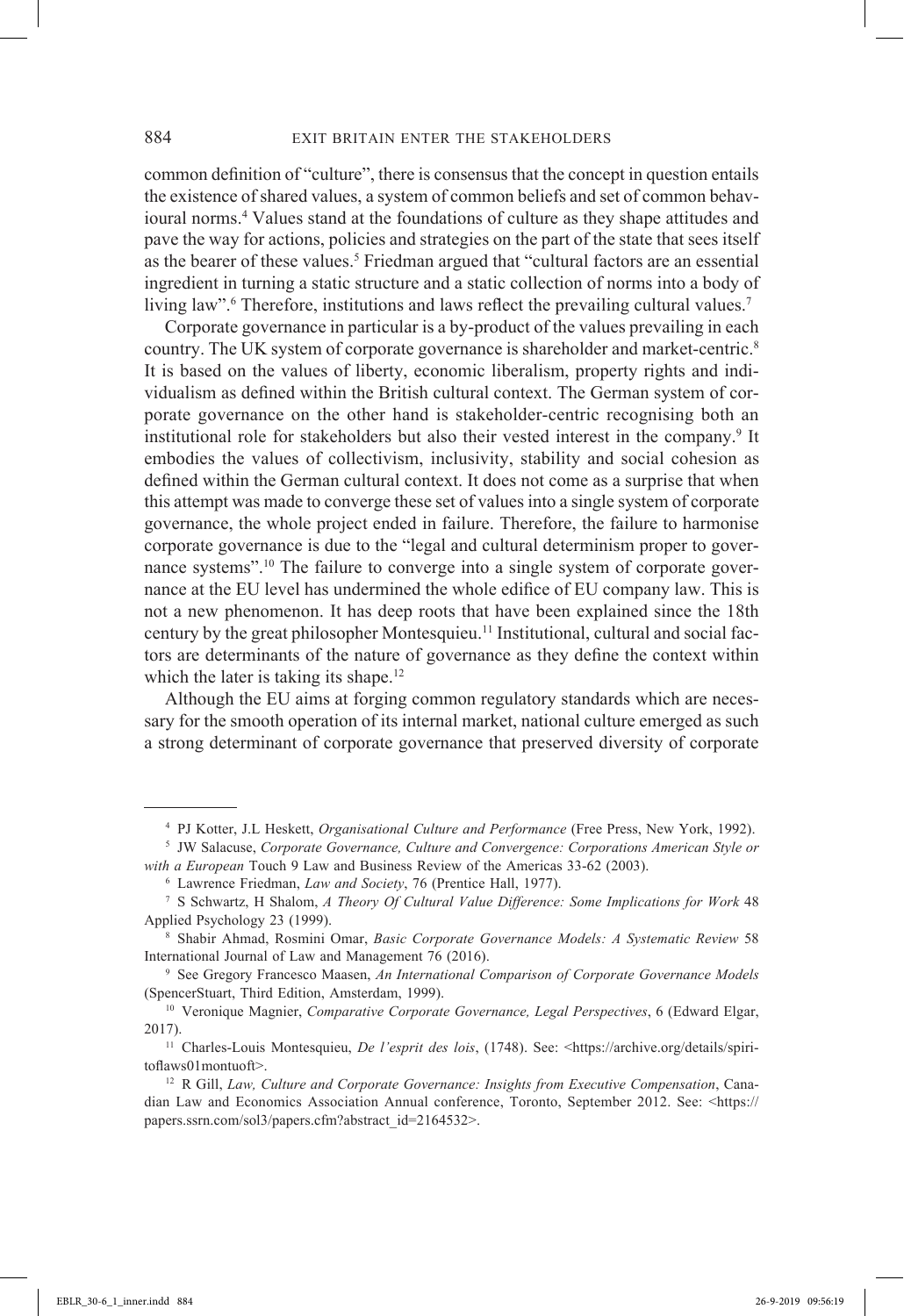governance rules, norms and principles.13 The EU managed to harmonise various aspects of the wider commercial law field such as competition law to a great extent. The failure to harmonise corporate governance –and consequently of company law to a great extent- is due to history, philosophy, the existence of divergent national economic models and at the end it is due to the distinctive culture and identity of each member state. This is because national corporate governance "reflects public policy choices".14 Each country's company law has developed according to the societies' own culture and consequently companies incorporated under different national laws often have less in common than one would be inclined to think,15 because "the centre of gravity of legal development lies not in legislation nor in juristic science nor in judicial decision but in society itself".<sup>16</sup> The relevant legislation profoundly influences the priorities of firms, the nature of the employment relationship as well as the relations with the creditors and the suppliers. Therefore, corporate governance entails the regulation of matters which are of paramount importance for a society. The nature of these regulations can only reflect the prevailing cultural principles and societal values of the country in question.

The widely varying conceptions of "company" in different societies<sup>17</sup> explain why company law is not a purely technical form of regulation; it is intrinsically linked with the dominant social trends, notions and beliefs and it forms a part of law. The different national models of company law in the EU reflect differences in underlying economic conditions and in public policy considerations past and present.<sup>18</sup> It is interesting to note that it has been argued that culture functioned as "an antidote to convergence of corporate governance regulation".19 Corporate governance found itself at the very centre of a debate that involves the very cultural identity and basic political choices made on the part of societies. The reason behind the debate that has generated academic articles and books,<sup>20</sup> a very lively exchange of ideas on the part

<sup>13</sup> Ajomboh Rachael Ntongho, *Culture and Corporate Governance Convergence* 58 International Journal of Law and Management 535 (2016).

<sup>14</sup> P Peter,A Gourevich and J Shinn, *Political Power and Control: The New Global Politics of Corporate Governance,* 3 (Princeton University Press, New Jersey 2005).

<sup>15</sup> Yavasi Mahmut, *Shareholding and Board Structures of German and UK Companies* 22 Company Lawyer 47 (2001).

<sup>16</sup> E Ehrlich, *Fundamental Principles of Sociology of Law*, 14 (Harvard University Press, Cambridge MA, 1936).

<sup>&</sup>lt;sup>17</sup> Janice Dean, *Directors' Duties in Response to Hostile Takeover Bids* 14 International Company and Commercial Law Review 370 (2003).

<sup>18</sup> Ulf Bernitz, Wolf-George Ringe, *Company Law and Economic Protectionism, New Challenges to European Integration,* 191 (Oxford University Press, 2010), B Cheffins, *Company Law: Theory, Structure and Operation* (Clarendon, Oxford, 1997) arguing the opposite, 19 Ajomboh Rachael Ntongho, *Culture and Corporate Governance Convergence* 58 International

Journal of Law and Management 535 (2016).

<sup>20</sup> AC Riley, *Understanding and Regulating the Corporation* 58(4) Modern Law Review 595 (1995); JF Stiglitz, *Multinational Corporations: Balancing Rights and Responsibilities* 101 Proceedings of the Annual Meeting (American Society of International Law 2007), D Attenborough, *Giving Purpose to the Corporate Purpose Debate: An Equitable Maximisation and Viability Principle* 32(1) Legal Studies 4. JE Parkinson, *Corporate Power and Responsibility: Issues in the Theory of Company*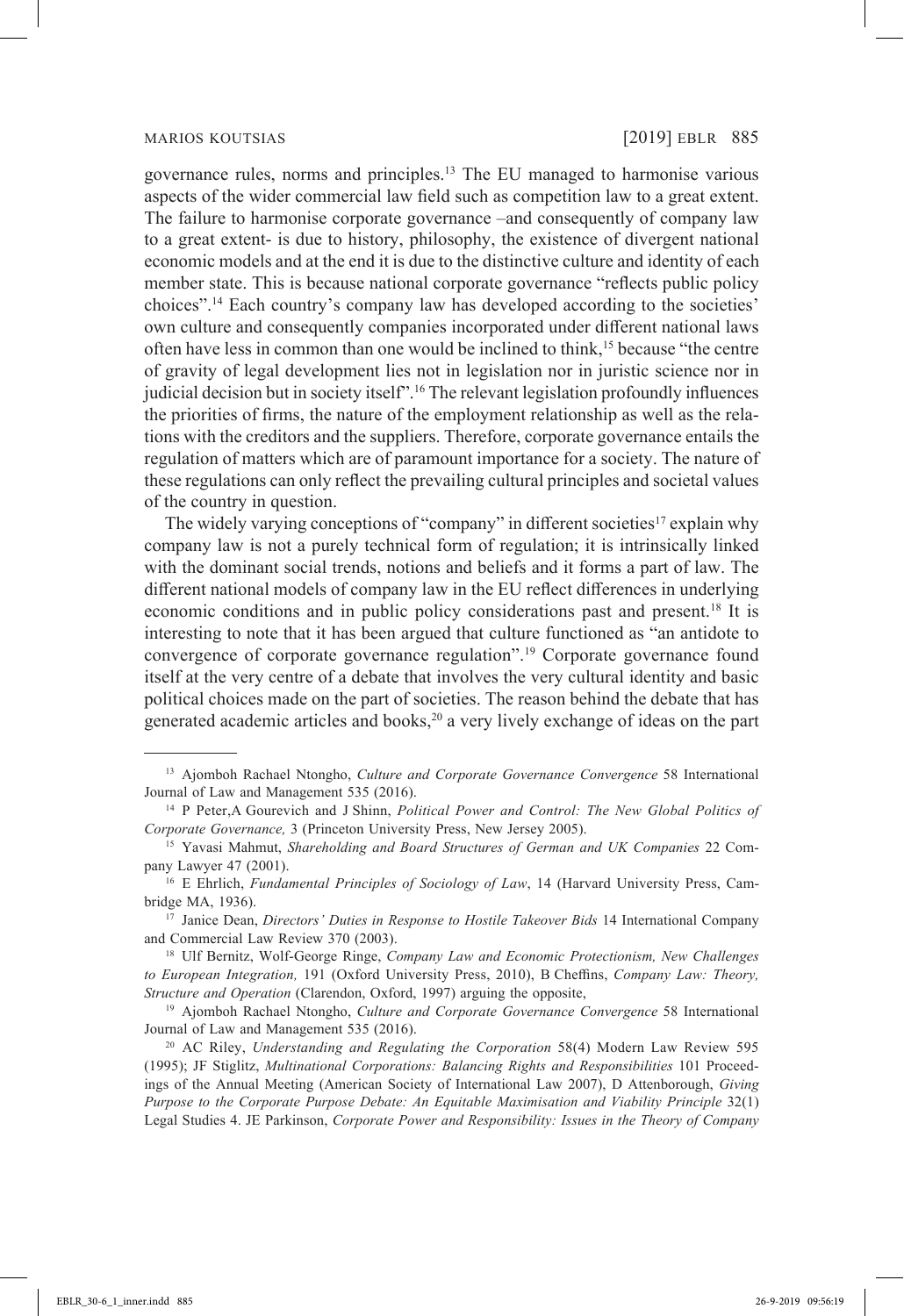of politicians, industry and society and a rather overt confrontation between important parts of the society such as the employees, industry and the employers is the fact that corporate governance requires the effective engagement of actors that lie at the heart of the most important issues for a society. It is no coincidence that the EU has passed mostly directives to harmonise company law within its context; this is not the case with competition law where a regulation has provided us with legal clarity and a unified approach across the EU.<sup>21</sup> Directives by definition allow for a wide scope of discretion providing the member states with the liberty to leave their national models relatively immune to far-reaching harmonisation. The directive on the involvement of employees in the SE (European Company)<sup>22</sup> is an example of this approach. It allowed both the UK and Germany to maintain their widely different models of employee participation in the corporate management. This is explained in detail at the final part of the article.

Recently many scholars have said that a convergence of corporate governance is inevitable.23 It has been argued that corporate governance systems are subject to an irreversible process of convergence to the degree that we should be talking about "the end of history for corporate law".<sup>24</sup> This could be true up to an extent, but like Mark Twain said "the report of my death was an exaggeration".<sup>25</sup> Although there is some convergence, national law of corporate governance is thriving. This is because, as this article argues, corporate governance resisted the forces of full harmonisation even at the EU level. When scholars assessed the development of company law in the EU a few decades ago, no one seemed to doubt its centrality in the making of an integrated European market both economically and politically.26 What began with hopes for harmonised and unified company law rules across the EU, ended up with long legislative instruments like the regulation on the Societas Europea, $27$  the success of which was prevented by "national resistance politics".<sup>28</sup> Even after the multi-year intense

*Law,* 237 (Clarendon Press, 1993). Andrew Keay, *The Corporate Objective* (Edward Elgar, 2011). B Cheffins, *Company Law : Theory, Structure and Operation,* 1999 (Clarendon Press, 1997), S Bottomley, *The Constitutional Corporation* (Ashgate, 2007). 21 Council Regulation (EC) No 1/2003 of 16 December 2002 on the implementation of the rules

on competition laid down in Articles 81 and 82 of the Treaty.

<sup>&</sup>lt;sup>22</sup> Directive 2001/86/EC supplementing the Statute for a European Company with regard to the involvement of employees.

<sup>23</sup> Henry Hansmann and Reinier Kraakman, *The End of History for Corporate Law,* Harvard Law School John M Olin Center for Law, Economics and Business Discussion Paper Series. Paper 280 (2000). 24 *Ibid.* but see a powerful contra argument by Andrew Keay, *The Corporate Objective,* above.

<sup>25</sup> Mark Twain, *The Complete Interviews,* 121 (Edited by Gary Scharnhorst, The University of Alabama Press, 2006).

<sup>26</sup> William Lazonick, *Varieties of Capitalism and Innovative Enterprise* 24 Comparative Social Research 21 (2007).

<sup>&</sup>lt;sup>27</sup> Regulation on the Statute for a European Company (SE) EC  $2157/2001$ .

<sup>28</sup> Peer Zumbansen, *Varieties of Capitalism and the Learning Firm: Corporate Governance and Labour in the Context of Contemporary Developments in European and German Company Law* 8 European Business Organisation Law Review 486 (2007).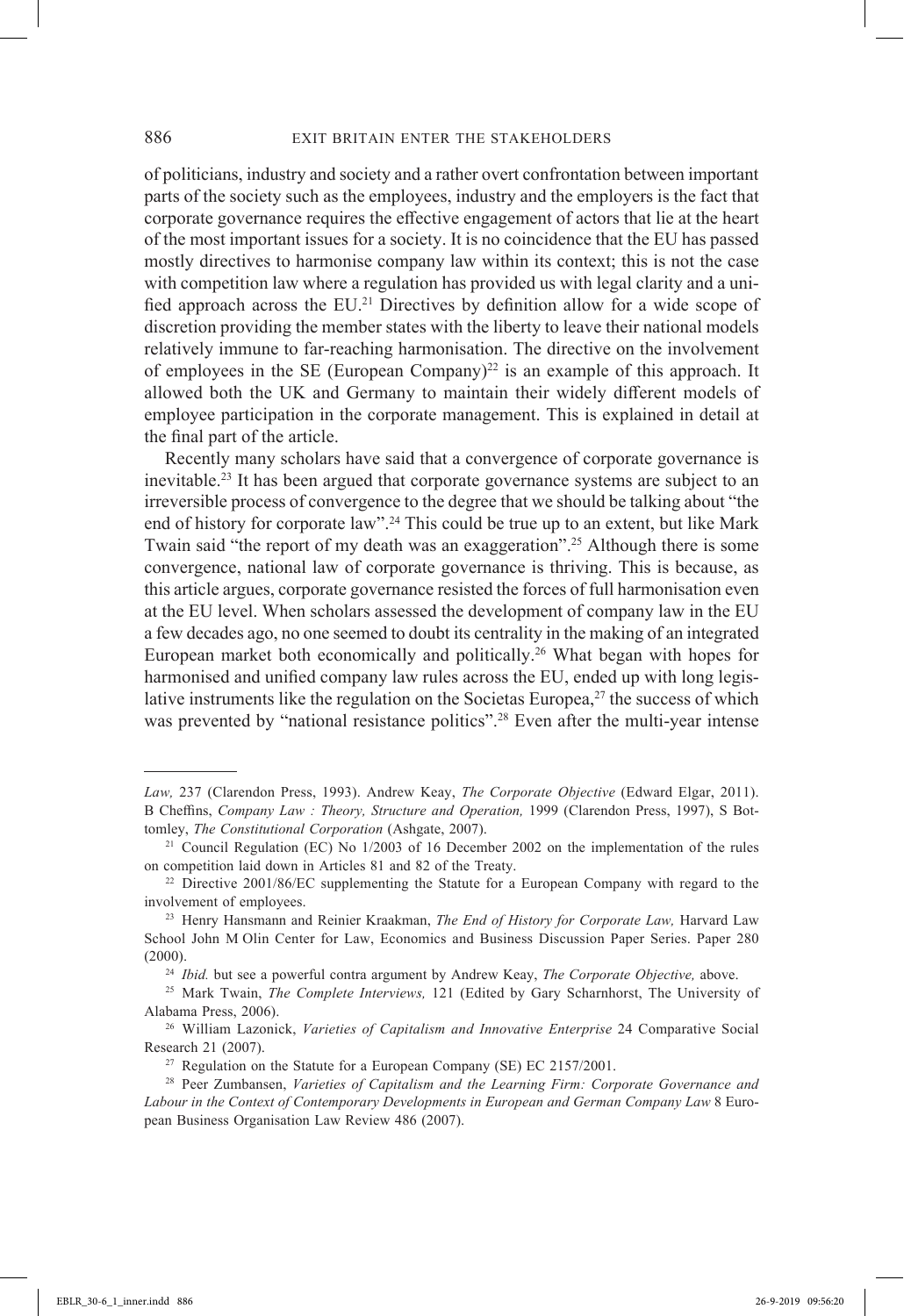efforts to harmonise company law in the EU, "little progress"29 has been made in the direction of company law uniformity in the EU.

To consider corporate governance is also to consider competing models of capitalism and competing global economic models. It is therefore, important to shed light on the historical, socio-economic and legal developments which have contributed to national variation.<sup>30</sup> National corporate governance "reflects public policy choices".<sup>31</sup> Within the EU variation is attributed to the fight between a contractarian model of company law and corporate government championed by the UK and a stakeholderinclusive model of company law and corporate governance pioneered mostly by Germany but in different forms by most countries of continental Europe. The conflict in question reveals deeply rooted philosophical differences which touch the core of a nation's identity and proved to be irreconcilable in designing an EU company law. In continental Europe where the state plays a more active role in economic policy both corporate governance but also labour law favour more collectivist value systems<sup>32</sup> than in the UK.

The company has been one of the most "prominent units of analysis for understanding modern economic growth".33 Companies as a social institution are the outcomes of the social consensus reached in a given jurisdiction but at the same time they act as factors which influence it. The corporation is one of the most successful socioeconomic institutions of modern society.<sup>34</sup> Apart from culture itself, the diversity of the corporate governance systems can be also attributed to the different set of legal systems in place<sup>35</sup> such as common law and civil law.<sup>36</sup> The 'ownership' structure –as it will be thoroughly explained later- is a key feature that determines the nature of a corporate governance system. The dispersed nature of the shareholding of the UK companies creates a very different set of challenges compared to the rather concentrated nature of ownership of companies in Germany. Other important influences on a corporate governance system include the regulation of the financial and capital markets, labour law, bankruptcy laws and the banking system. That is partly the reason why introducing a reform of corporate governance is such a complicated and highly politicised issue of the utmost sensitivity for many parties. It involves the reform of company law, but it also entails changes in labour law, tax law and financial

<sup>&</sup>lt;sup>29</sup> Luca Enriques, in 66 International & Comparative Law Quarterly 763 (2017).

<sup>30</sup> Zumbansen *supra* n28 at page 474.

<sup>31</sup> P Peter,A Gourevich and J Shinn, *Political Power and Control: The New Global Politics of Corporate Governance,* 3 (Princeton University Press, New Jersey 2005).

<sup>32</sup> Veronique Magnier, *Comparative Corporate Governance, Legal Perspectives*, 43 (Edward Elgar, 2017)*.*

<sup>33</sup> Franco Amatori, Andrea Colli, *Business History, Complexities and Comparisons*, 10 (2011).

<sup>34</sup> Roger M Barker, *Corporate Governance, Competition and Political Parties, Explaining Corporate Governance Change in Europe*, 3 (Oxford University Press, 2010).

<sup>35</sup> John C Coffee, Jr, *The Future of History: The Prospects for Global Convergence in Corporate Governance and its Implications* 93 NwU Law Review 641 (1999).

<sup>36</sup> Mark J Roe, *A Political Theory of American Corporate Finance* 91 Columbia Law Review 10 (1991), Alan Dignam and Michael Galanis, *The Globalisation of Corporate Governance* (Ashgate, 2009).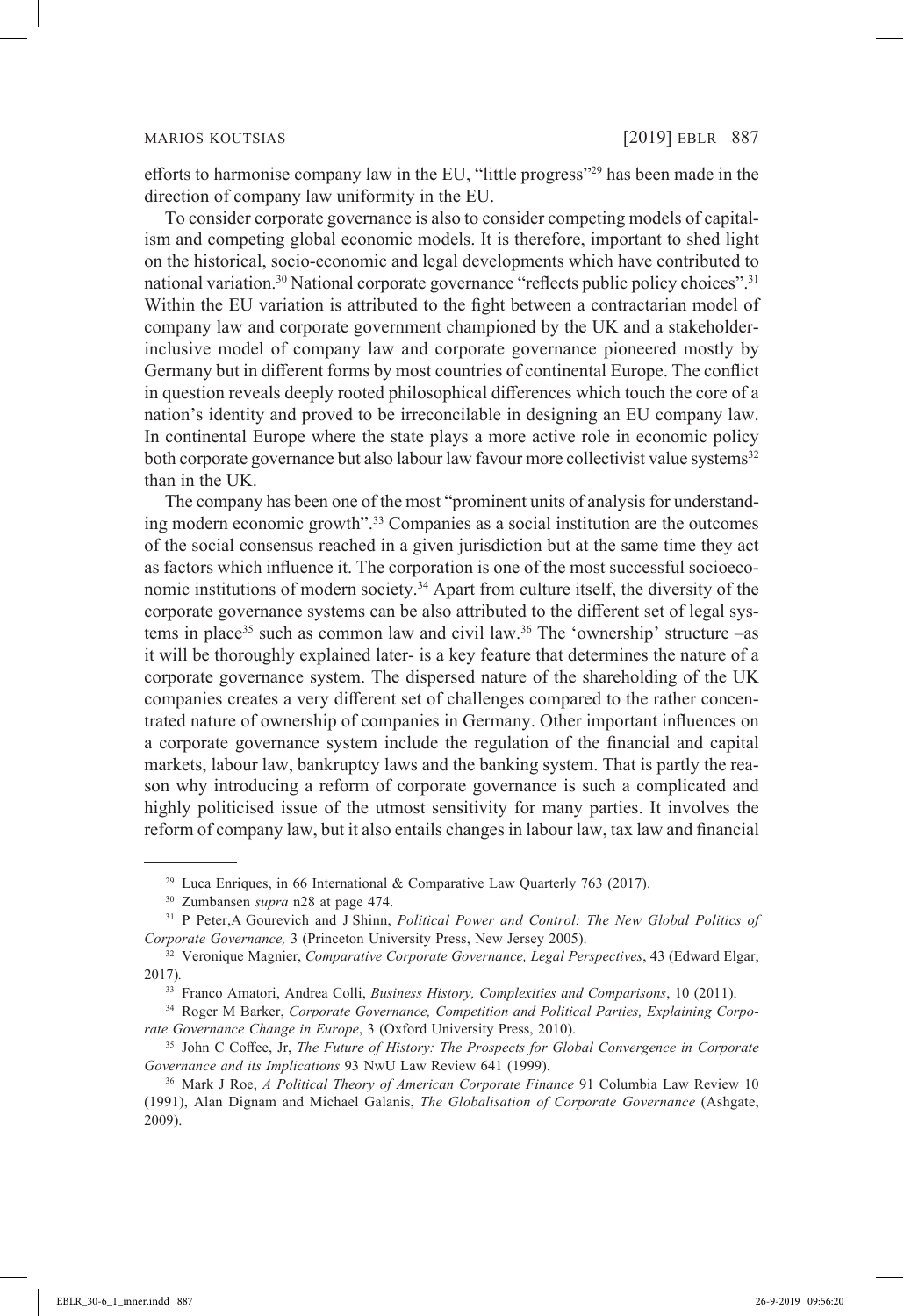regulation. Even though, capital markets are gradually globalising, company laws remain distinctively national.<sup>37</sup> Changing the law ordinarily requires political consensus<sup>38</sup> not only between shareholders and stakeholders, but it also entails a cultural change. This is a challenging task at national level; it proved to be an impossible task at the EU level.

## **The United Kingdom: The Kingdom of Shareholders**

The UK is the most vocal proponent of the contractual model of corporate governance in the EU. That entails companies where shareholders enjoy -at least legally- absolute dominance; this is the principle of "shareholder supremacy".39 There is a single board of directors, a usually dispersed shareholding basis and the shareholders are the exclusive members of the company. Other stakeholders are externalities with no saying in corporate affairs.<sup>40</sup> Stakeholders are viewed as the "groups without whose support the organisation would cease to exist<sup>141</sup> such as shareholders and employees. Such an inclusive definition of the corporation comes into conflict with the perception of the corporate phenomenon in the UK, where the company comprises only the shareholders. This is a core principle of the nexus<sup>42</sup> of contracts theory<sup>43</sup> which defines the nature of the UK company.<sup>44</sup> In the UK so "much ideology is spent on commitment to shareholder interests".<sup>45</sup> It is "a fact that narrow contractarian models of the corporation have dominated academic thinking in the UK."46 According to the nexus of contracts theory, the company is simply a network of contracts renegotiated by the individuals involved in it -the shareholders- with the principal aim of maximising their own profits and utility<sup>47</sup> as well as the market value of the company through

39 William W Bratton, *Berle and Means Reconsidered at the Century's Turn* 26 Journal of Corporate Law 761 (2001).

<sup>37</sup> L Van de Berghe, *Corporate Governance in a Globalising World: Convergence or Divergence? A European Perspective* (Kluwer Academic Publishers, Amsterdam, 2002). 38 Jeffrey N Gordon, Mark J Roe, *Convergence and Persistence in Corporate Governance*, 3 (Cam-

bridge University Press, 2004).

<sup>40</sup> See Janet Dine, Marios Koutsias, *Company Law* (Palgrave McMillan, 2012). 41 R Freeman, *Strategic Management: A Stakeholder Approach*, 32 (Pitman Publishing, Boston, 1984).

<sup>42</sup> M Jensen and W Meckling, *Theory of the Firm: Managerial Behaviour, Agency Costs and Ownership Structure* 3 Journal of Financial Economics 305 (1976); Fama (1980).

<sup>43</sup> F Easterbrook, D Fischel, *The Corporate Contract* 89 Columbia Law Review 1428 (1989).

<sup>44</sup> This does not mean that the application of the theory in the UK company law has not been criticised. See: Marios Koutsias, *Shareholder Supremacy in a Nexus of Contracts: A Nexus of Problems* 38 Business Law Review (2017).

<sup>45</sup> V Dihn, *Codetermination and Corporate Governance in a Multinational Business Enterprise* 24 Journal of Corporation Law 983 (1999).

<sup>46</sup> Roman Tomasic, Folarin Akin bami, *Towards a New Corporate Governance after the Global Financial Crisis* 22 International Company and Commercial Law Review 247 (2011).

<sup>47</sup> A Alchian and H Demsetz, *Production, Information Costs and Economic Organisation* 62 American Economic Review 777 (1972) and see Cheffins (1997).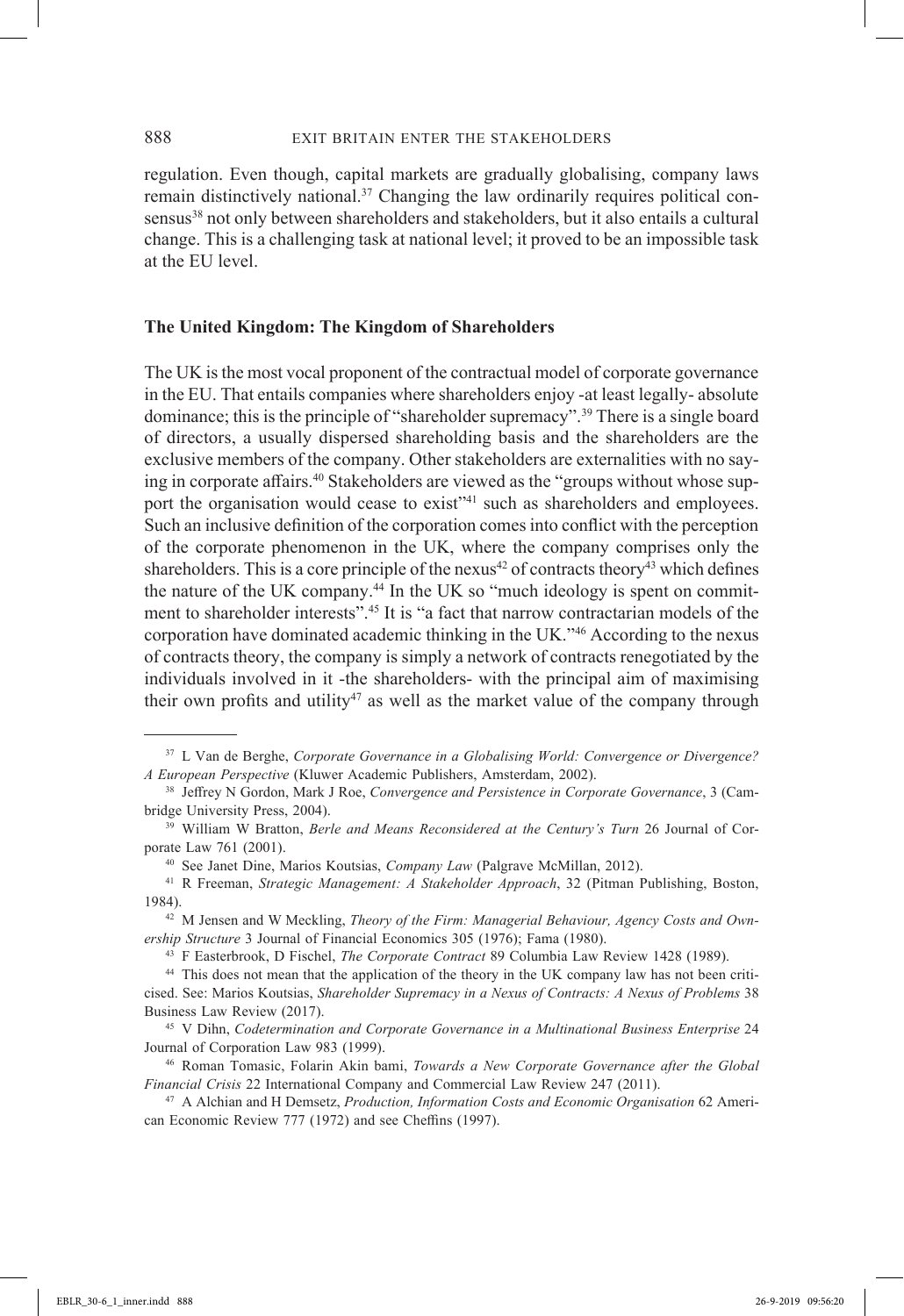'allocative, productive and dynamic efficiency'.<sup>48</sup> Therefore, companies are 'simply legal fictions which serve as a nexus of contracting relationships among individuals'.<sup>49</sup> They are an exclusively private affair devoid of social considerations. Friedman argued that the only responsibility of managers was to make money for shareholders.<sup>50</sup> Adam Smith's *The Wealth of Nations* presents humans as driven by natural desire from self-improvement, which under conditions of free competition leads them "as if an invisible hand" to promote the public well-being.<sup>51</sup>

They consist of many 'different kinds of relations that are worked out by those voluntarily associating in a company'52 and they form 'the substance of the corporate fiduciary duty'.53 Each company in the UK has articles which form the constitution of the company.54 The articles of association constitute a contract not merely between the shareholders and the company, but between each individual shareholder and every other .55 The definition of the company as a collection of private contractual relationships<sup>56</sup> is quite consistent with the dominance of individualism within company law. Such ideology encourages laissez-faire principles as "corporate property was to be treated as private property demanding minimum government interference as this leads to inefficient allocation of capital".<sup>57</sup> It should be left intact from regulatory interference which would place limitations upon the right to use the free enterprise tool as shaped exclusively by its signatory parties and members; the shareholders.

In a stakeholder-friendly company, a wide variety of interests must ordinarily be taken into account when pursuing the interests of the company.58 The new section 172 of the Companies Act 2006 –the fundamental duty of directors in the UK-<sup>59</sup> has a more stakeholder-friendly terminology in the sense that it requires directors when

<sup>48</sup> C Mayer, *Corporate Governance, Competition and Performance* 24 Journal of Law and Society 152, 155 (1997).

<sup>49</sup> M Jensen and W Meckling, *Theory of the Firm: Managerial Behaviour, Agency Costs and Ownership Structure* 3 Journal of Financial Economics 305 (1976); Fama (1980), p 310.

<sup>50</sup> Milton Friedman, *The Social Responsibility of Business is to Improve Its Profits*, New York Times, 13 September 1970.

<sup>51</sup> A Smith, *The Wealth of Nations* (Prometheus Books, New York 1991), originally published in 1776.

<sup>52</sup> Easterbrook and Fischel, *The Corporate Contract* above, p 1426.

<sup>53</sup> T Smith, *The Efficient Norm for Corporate Law: A Neotraditional Interpretation of Fiduciary Duty* 98 Michigan Law Review 214 (1999), p 217.

<sup>54</sup> Section 17, Companies Act 2006.

<sup>55</sup> *Wood* v. *Odessa Waterworks* (1889) 42 Ch D 636.

<sup>56</sup> E Fama., *Agency Problems and the Theory of the Firm* 88 Journal of Political Economy 288 (1980), p 290.

<sup>57</sup> S Kiarie, *At Crossroads: Shareholder Value, Stakeholder Value And Enlightened Shareholder Value: Which Road Should the United Kingdom Take*?, International Company and Commercial Law Review 330 (2006).

<sup>58</sup> Elaine Sternberg, *The Defects of the Stakeholder Doctrines* in *Corporate Governance: Accountability in the Market Place*, chapter 6: (Institute of Economic Affairs, London, 2004).

<sup>59</sup> See: *Shepherds Investments Ltd v. Walters* [2006] EWHC 836.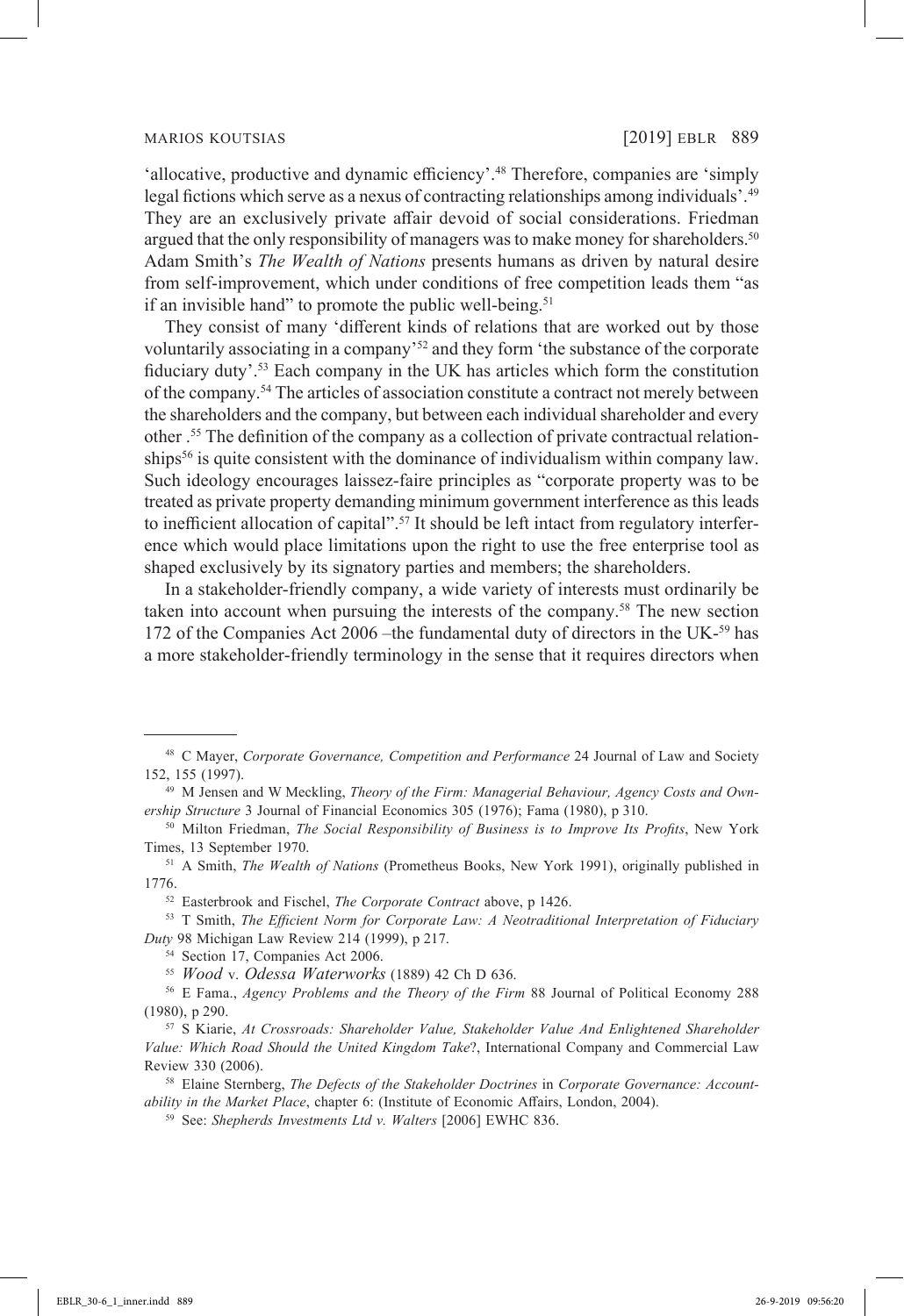acting in good faith<sup>60</sup> and in the way that they<sup>61</sup> -reasonably-<sup>62</sup> consider to be in the best interests of the company<sup>63</sup> to have regard to stakeholders' interests. However, section 172 lacks an enforcement mechanism. The Confederation of British Industry rightly stated that directors in the UK are "responsible for relations with stakeholders; but they are accountable to the shareholders".<sup>64</sup> The UK's Company Law Review Steering Committee stated that the "ultimate objective of companies … – i.e. to generate maximum value for shareholders is in principle the best means also of securing overall prosperity and welfare".<sup>65</sup> In this sense it appears that despite the "new" section 172, the previous case law is still in force. $66$ 

## **Liberty and Property Rights in the English Context**

As it is always the case, the nature and definition of these principles are a by-product of the distinctive historical developments which took place in the country over a long period of time. The common law became strongly associated with the idea of economic freedom and the subject's liberty from arbitrary action by the Crown<sup>67</sup> from a very early stage. Magna Carta placed 'individual liberties above all others except communal rights"68 a concept adopted by English common law in the thirteenth century. In 1361 the English Justices of the Peace Act provided for the arrest of peeping toms and eavesdroppers. From the beginning the intent to protect an individual from the government was clear: "the poorest man may in his cottage bid defiance to all force of the Crown. It may be frail … the rain may enter; but the King of England cannot enter.<sup>69</sup> This position highlights vividly the prominent position that liberty assumed in the English legal order from a very early point of history. It is translated into the right of any individual to define a space which should be respected by anyone including the highest authority. The underlining concept of liberty was the right to personal property. Liberty is a sacrosanct right which allows an individual to exercise his activities without any intervention within a space where he can exercise his

<sup>60</sup> *Re Smith & Fawcett Ltd* [1942] Ch. 304.

<sup>61</sup> *Extrasure Travel Insurance Ltd v. Scattergood* [2003] 1 BCLC 598.

<sup>62</sup> *Item Software (UK) Ltd v. Fassibi* [2004] EWCA Civ 1244; [2005] 2 BCLC 91.

<sup>63</sup> *Regentcress plc v. Coben* [2002] 2 BCLC 80.

<sup>64</sup> *Report of the Committee on Corporate Governance* (1998), para. 1.17. See it at: <http://www. ecgi.org/codes/documents/hampel.pdf>.

<sup>65</sup> Company Law Review, *Modern Company Law for a Competitive Economy: Strategic Framework*, para. 5.1.12. (London, DTI, 1999).

<sup>66</sup> See: *Re West Coast Capital (LIOS)* Ltd [2008] CSOH 72 and *Cobden Investments Ltd v. RWM Langport Ltd* [2008] EWHC 2810 (Ch).

<sup>67</sup> PG Mahoney, *The Common Law and Economic Growth: Hayek Might Be Right* 30 Journal of Legal Studies 508 (2001).

<sup>68</sup> BR Bale, *Informed Lending Decision v. Privacy Interests in Great Britain* 10 Transnational Lawyer 77 (1997).

<sup>69</sup> BL Cardonsky, *Towards a Meaningful Right to Privacy in the United Kingdom* 20 Boston University International Law Journal 396 (2002).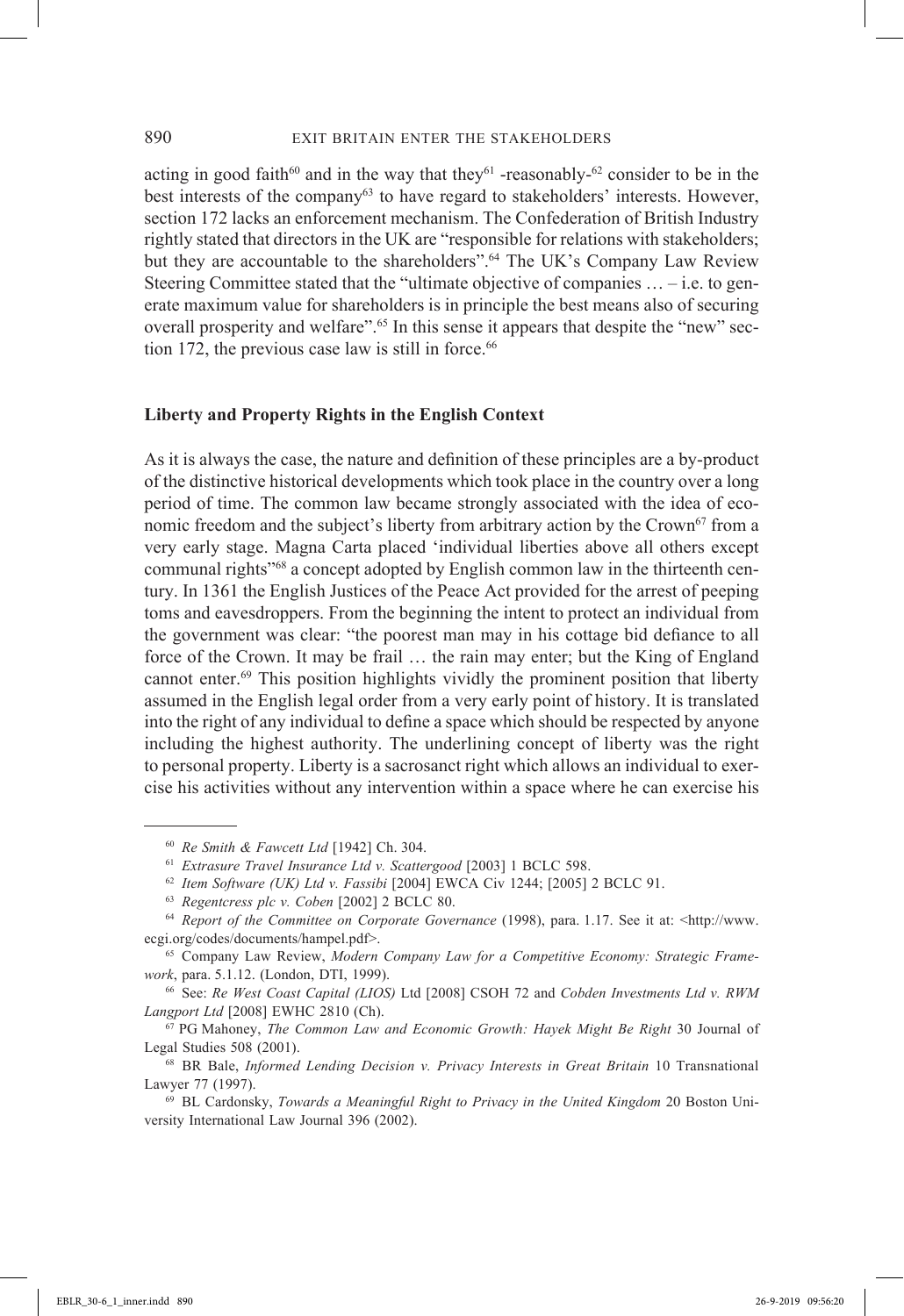authority. Therefore, the links between the right to property and liberty highlight the importance of the former within the English legal culture.<sup>70</sup>

In the corporate governance context, "ownership" entails the legal allocation of property rights to shareholders and "controls" the ways legal rules shape the balance of power among them.<sup>71</sup> The notion of ownership that is dominant in the English company law stems from partnership. By the early 18th century, small partnerships were the preferred tool to conduct business and trade in England. These companies were not incorporated, and a mere collection of individuals constituted and owned the entity.<sup>72</sup> The owners of the partnerships were also providing the funding for the enterprise. Rapid technological developments necessitated increased funding for the expansion of the existing enterprises if they were to embrace novel methods of production. These developments led to the unincorporated company, a form of partnership where some members would run the company and others, usually landowners or successful traders, would provide the capital. The partnerships were marked by absolute shareholder primacy; the shareholders were the "owners" of the entity. At that point, shareholder primacy was reflected at all levels of corporate activities and shareholders clearly enjoyed rights which were normally attributed to the owners of an object, in complete contrast to now. At that point every shareholder could block collective decisions. Partnerships reached decisions through the unanimity rule based on the one partner, one vote system.<sup>73</sup> While nowadays any property right of shareholders on the company is contested by many scholars,  $74$  the doctrine in question is still dominant within the English company law and theory. The philosophy of absolute shareholder dominance was clearly reflected by the Joint Stock Companies Bill of 185675 which was introduced in the House of Commons by Mr Robert Lowe, the Vice President of the English Board of Trade.<sup>76</sup> It was based on the principle that the company ought to pursue the best interest of its shareholders even if it has to act contrary to broader social interests.<sup>77</sup>

British companies operate in practice with a single board. Directors owe their duties to the legal person 'the company'.78 The company is the only person with the

<sup>70</sup> See Marios Koutsias, *The Fallacy of Property Rights' Rhetoric in the Company Law Context: From Shareholder Exclusivity to the Erosion of Shareholders' Rights* 28 International Company and Commercial Law Review 217 (2017).

<sup>71</sup> S Wen, *Shareholder Primacy and Corporate Governance*, 13 (Abingdon: Routledge, 2013).

<sup>72</sup> FB Palmer, *Company Law,* 134 (London: Sweet and Maxwell, 1968).

<sup>73</sup> A Rahmani, *Shareholder Control and its Nemesis* I.C.C.L.R. 13 [2012].

<sup>74</sup> See Marios Koutsias, *The Fallacy of Property Rights' Rhetoric in the Company Law Context: From Shareholder Exclusivity to the Erosion of Shareholders' Rights* 28 International Company and Commercial Law Review 217 (2017).

<sup>75</sup> See: Hansard Vole 140, cols 124, 130,131. 1856.

<sup>76</sup> Joseph E.O Abugu, *Primacy of Shareholders' Interests and the Relevance of Stakeholder Economic Theories*, Company Lawyer 202 (2013). 77 See: Rob McQueen, *A Social History of Modern Company Law: Great Britain and the Australian* 

*Colonies 1854-1920* (Ashgate, 2009). 78 Section 172 Companies Act 2006.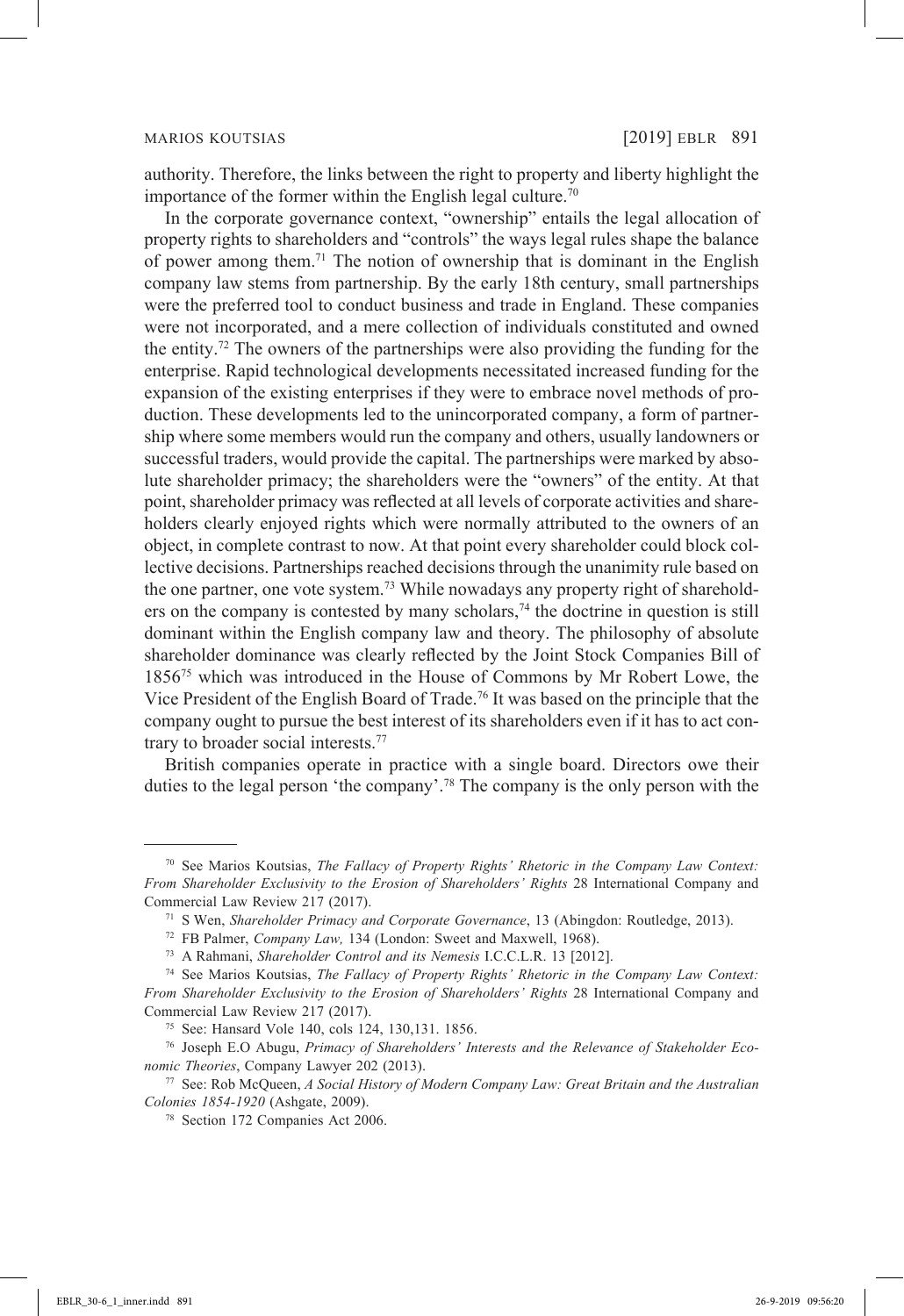capacity to raise an action against a director.<sup>79</sup> Only in exceptional circumstances can a shareholder act independently but still on behalf of the company with a derivative action. The shareholders enjoy the exclusive privilege of membership. They are the only insiders to the company as opposed to the other actors such as employees or creditors who are considered as externalities. Therefore, theoretically at least the shareholders are the ones who can convince or force the legal person (the company) to sue the management in case of abuse. The board would normally include nonexecutive or independent directors whose roles would be to monitor the executive ones.<sup>80</sup>

British companies usually have a dispersed shareholding basis as they take their capital mostly from the securities' markets. When they sell their shares to the public they attract potentially millions of new members; private individuals or institutional shareholders. This is a distinctive feature of the "outsider" model of corporate governance.<sup>81</sup> This is dominant in the UK and other commonwealth countries which resort to the stock market for the capitalisation of their companies. Scholars consider the outsider system of corporate governance an aspect of "liberal market economies".<sup>82</sup> Outsider systems –at least theoretically- emphasise "competitive market exchange where actors structure their interaction through arm's length bargaining and formal contracts funded by significant capital markets".<sup>83</sup> The "insider" corporate governance systems are those marked by a more concentrated shareholding basis with the most prominent examples being the German corporate governance system and to a certain degree other continental European countries; those economies are marked as "co-ordinated market economies".84 The insider systems facilitate non market exchange, reliance on networks, the exchange of private information inside these networks and more reliance on collaborative as opposed to competitive relationships to build the competencies of the firm.<sup>85</sup> The Europeans emphasise cooperative relationships and reaching consensus,  $86$  while in the UK the emphasis is on competition and market processes.<sup>87</sup>

<sup>79</sup> Janet Dine, Marios Koutsias, *Company Law* (Palgrave McMillan, 2012).

<sup>80</sup> *Ibid.*

<sup>81</sup> Thomas Clarke, *International Corporate Governance, A Comparative Approach*, 186 (Routledge, New York, 2017).

<sup>82</sup> D Soskice and P Hall, *Varieties of Capitalism: The Institutional Foundations of Comparative Advantage* (Oxford University Press, 2001).

<sup>83</sup> Alan Dignam and Michael Galanis, *Corporate Governance and the Importance of Macroeconomic Context* 28 Oxford Journal of Legal Studies 215 (2008).

<sup>84</sup> D Soskice and P Hall, *Varieties of Capitalism: The Institutional Foundations of Comparative Advantage* (Oxford University Press, 2001).

<sup>85</sup> M Roe, *Political Preconditions to Separating Ownership from Corporate Control* 53 Stanford Law Review 539 (2000).

<sup>86</sup> Thomas Clarke, *International Corporate Governance, A Comparative Approach*, 251 (Routledge, New York, 2017).

<sup>87</sup> S Nestor S JKThomson, *Corporate Governance Patterns in OECD Economies: Is Convergence Under Way?* Discussion Paper, Paris (OECD, 2000). See: <https://www.oecd.org/corporate/ca/corporategovernanceprinciples/1931460.pdf>.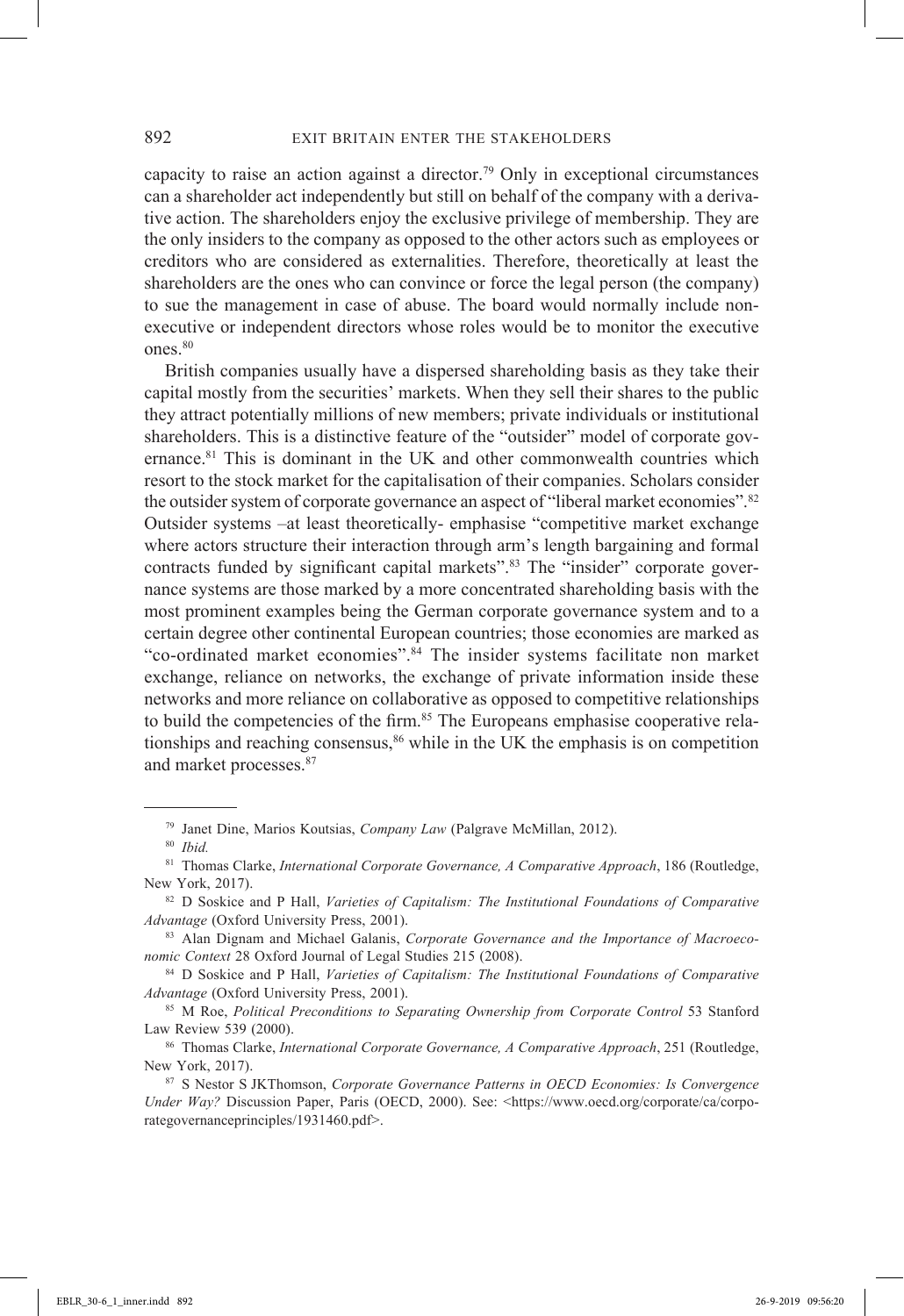## **The German Company: Enter Stakeholders**

Germany has a long and interesting history of company law. The German corporate governance system is the product of the country's long history, politics and economy as well as of its culture.<sup>88</sup> The article will focus mainly on the post-war era when modern German company law took its final shape within the context of the simultaneous development of the EU but, it will also shed light on the main actors which were critical in the evolution and shaping of the current German corporate governance model. The cartelisation and the cross-shareholdings and links between German companies, the traditional role of banks as capital providers and the landmark-feature of the German corporate architecture – the dual board- will be examined next.

A distinctive feature of the early phase of industrialisation in Germany was the wide-scale operation of cartels involving companies, banks and the state. German business thus, showed a tendency towards large scale and vertical integration as well as towards the extensive use of professional managers.<sup>89</sup> Germany was the home of industrial combination in Europe with closely knit business, government and banks.<sup>90</sup> Other countries were not immune to cartelisation, but Germany avoided tackling the issue. Cartelisation reflected the protectionist instincts of the German society which did not place the same amount of trust in the "invisible hand of the market" as England traditionally did. The German industrial landscape would acquire a sense of stability and continuity as cartelisation discouraged mergers as a means of concentrating production because the security afforded by cartels provided little incentive to acquire competitors.91 In England mergers and takeovers would be viewed as necessary to create synergies and enhance corporate and managerial efficiency. In Germany, this was viewed as a matter that had to be deal with within the corporate context by the shareholders of the company rather than by external forces such as a takeover. To that end the effective supervision of management was deemed not only as necessary but also as consistent with the nature and protective character of the German economy. This explains why it was unlikely that the Germany system of corporate governance could ever be merged with the widely different structurally, philosophically and institutionally UK system of corporate governance into a single system of governance.<sup>92</sup> The idea of introducing a US type board system namely was discussed by the 34th conference of Germany jurists in  $1926$ ,<sup>93</sup> but it was rejected on the grounds that the dualistic system enabled shareholders to control the board quite effectively.

<sup>88</sup> Katharine Jackson, *Towards a Stakeholder/Shareholder Theory of Corporate Governance* 7 Hastings Business Law Journal 351 (2011).

<sup>89</sup> John E Wilson, *British Business History, 1720-1994*, 70 (Manchester University Press, 1995).

<sup>90</sup> GR Carter, *The Tendency Towards Industrial Combination*, 8 (Constable, 1913). 91 John E Wilson, *British Business History, 1720-1994*, 72 (Manchester University Press, 1995).

<sup>92</sup> See: Lucian Bebchuck and Mark Roe, *A Theory of Path Dependence in Corporate Ownership and Governance* 52 Stanford Law Review 127 (2000).

<sup>93</sup> Petri Mäntysaari, *Comparative Corporate Governance, Shareholders as Rule-maker*, 252 (Springer, Berlin, Heidelberg, New York, 2005).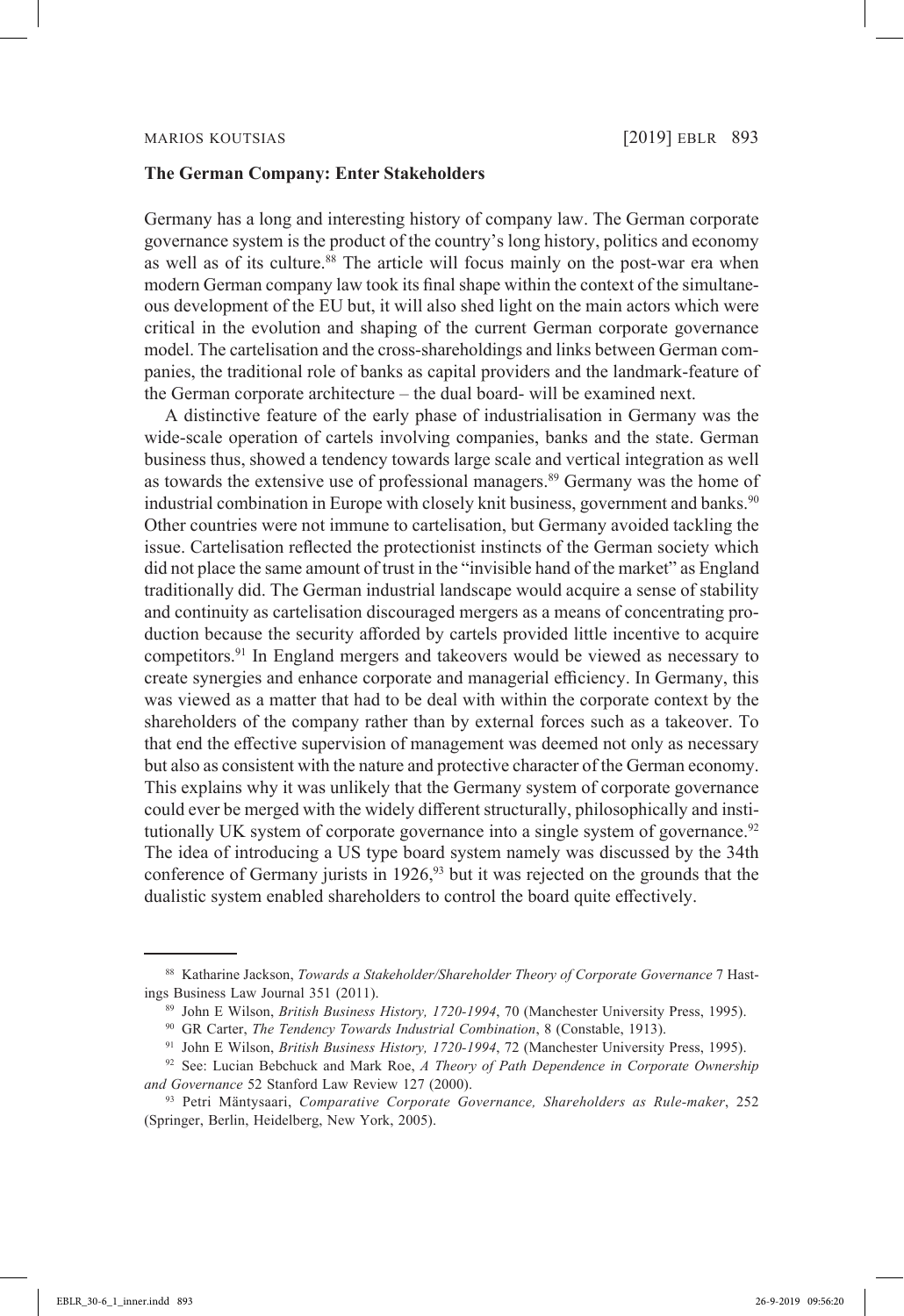In Germany, an important source of finance for companies in the post war era was the access to internally generated funds which rendered most of them relatively independent of external sources of finance<sup>94</sup> such as the stock market. A corporate landscape which is characterised by a dense network of companies closely related to each other and to the banking system<sup>95</sup> provides fertile ground for the emergence of banks as a significant parameter of corporate governance. Germany has few listed companies compared with the UK.96 This is because the banks play a pivotal role in corporate governance as they have historically been the provider of capital to German enterprises. This is why many German companies have a shareholding basis which is concentrated among a few powerful shareholders who hold enough shares to control the company and prevent a takeover of the company from another company; the socalled "blockholders". Even the listed German companies are more dominated by blockholders than the companies in the UK.<sup>97</sup> The most significant blockholders in German listed companies are families,<sup>98</sup> banks, insurance companies or the government itself with significant cross-shareholdings between industrial companies and bank groups.<sup>99</sup> Mark Roe argued that "shareholder primacy could be inefficient when an industry is concentrated because the shareholders of a monopolist would gain part of the consumer surplus while according to macroeconomic theory another part of it would be completely lost to society".<sup>100</sup> That is also due to the prevailing approach towards property rights in Germany which differs from the respective in the UK.

As the role of the banks in the corporate context was enhanced, they were anchored in a relationship closely linked to each other; they guaranteed a place on the supervisory board which granted them not only a monitoring role of the management but also an active role within the corporate institutional settings. They remained influential as they exercised depository voting rights on behalf of their clients; their role in "placing new securities and in lending with shares as collateral…ending up voting the shares of companies that used their underwriting services"<sup>101</sup> gave rise to their proxy voting powers. German business experienced the separation between ownership

<sup>94</sup> J Esser, *Bank Power in West Germany Revised* 13 West European Politics 17 (1990). J Edwards and K Fischer, *Banks, Finance and Investment in Germany*, 228 (Cambridge University Press, 1994).

<sup>95</sup> Stefan Beck, Frank Klobes, Christoph Scherrer, *Surviving Globalisation?: Perspectives for the German Economic Model* (Springer, 2005).

<sup>96</sup> Brian Cheffins, *The Metamorphosis of "Germany Inc": The Case of Executive Pay* 49 American Journal of Comparative Law 497 (2001).

<sup>97</sup> Parvez Raja Khurram, *Comparative Corporate Governance: Germany, Japan and Pakistan in Context: The Beginning or the End of Corporate Law History*? 28 International Company and Commercial Law Review 296 (2017).

<sup>98</sup> Brian Cheffins, *History and the Global Corporate Governance Revolution: The UK Perspective* 43 Business History Review 90 (2001).

<sup>99</sup> Mara Faccio, Larry HP Lang, *The Ultimate Ownership of Western European Corporations* 65 Journal of Financial Economics 365 (2002).

<sup>100</sup> Mark J Roe, *The Shareholder Wealth Maximisation Norm and Industrial Organisation* 149 University of Pennsylvania Law Review 2066 (2001). 101 Randall Morck, *A History of Corporate Governance Around the World, Family Business Groups* 

*to Professional Managers*, 14 (The University of Chicago Press, 2007).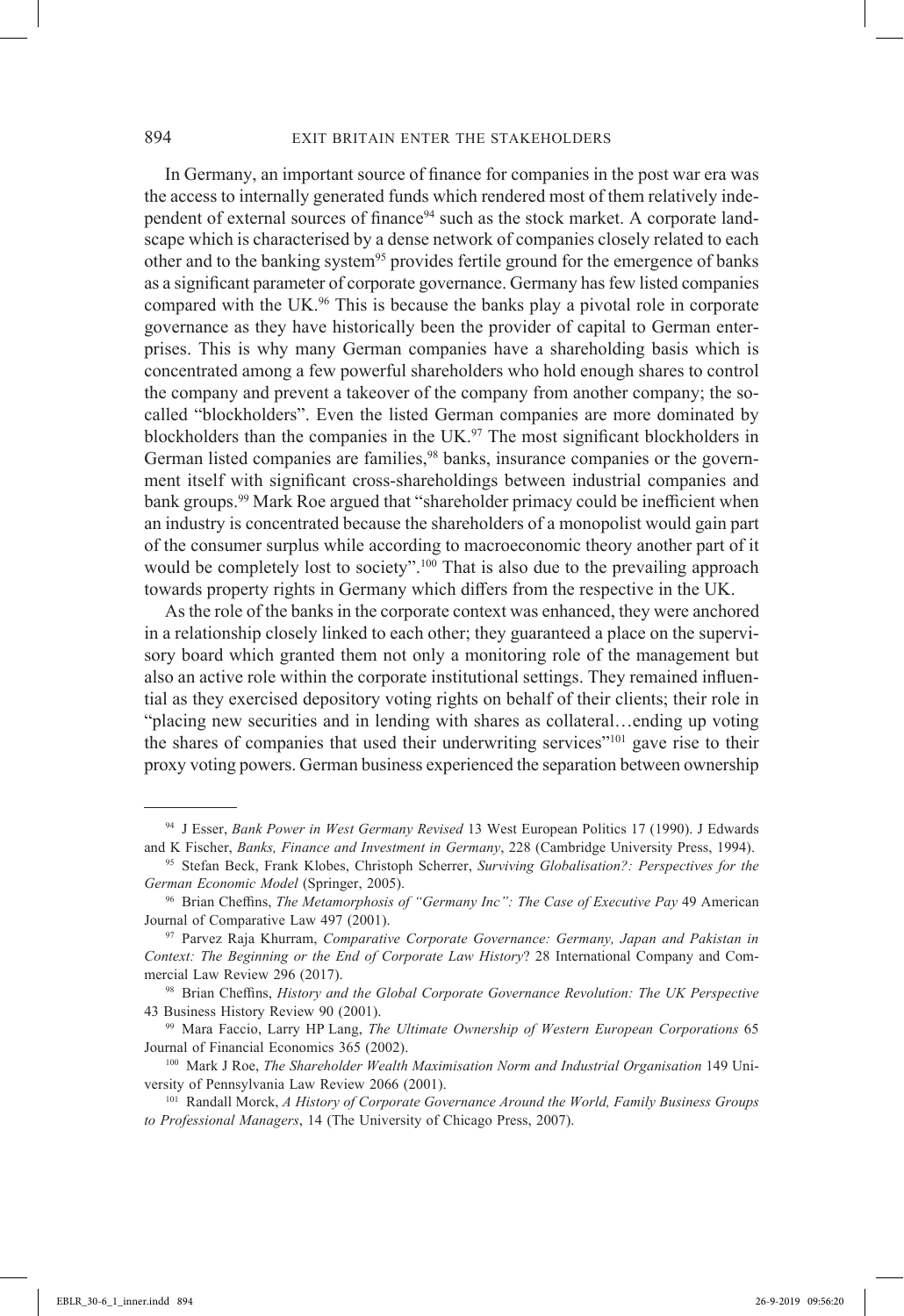and control in a much more moderate way than the UK, if at all. In contrast to the UK where the dispersion of shares to a larger number of actors entailed the loss of control on the part of the owners, in Germany a crucial element shifted the power back to ownership; the voting rights. Multiple-vote shares – shares that carried multiple voting rights with them- were quite common place at that period. "In the interwar years this instrument was used extensively and was usually justified as means of fighting dilution of family control…allowing founding families to keep their grip on the company … as the votes per share ranged 20 and 250 times higher than the normal voting right … these privileged shares were given to members of the Supervisory board or to banks that committed themselves to vote according to the controlling group".<sup>102</sup> The power of the future shareholders was therefore restricted waning the effects of the dispersion of shares and along with it the side effects of the separation of ownership and control. Today the issuing of such shares is not permitted. The emergence of banks as the primary source of capital within a tightly regulated environment forged their instrumental position within the German corporate edifice and fostered their links with companies.

## **The Employees Come On the (Dual) Board**

The main conception of the company in Germany is a "thing in itself".<sup>103</sup> This concept formed the intellectual basis for the German co-determination model.<sup>104</sup> It places the focus upon the company itself rather than a group within a company. Therefore, by definition the shareholders' interests do not enjoy a monopoly in the corporate agenda.105 There is room left for pursuing the interests of groups which are critical for the success of the company such as the creditors and the employees. In contrast to the UK law, the German company law embodies the stakeholder doctrine<sup>106</sup> with a twotier board that distinguishes between management and supervisory boards and allows for employee participation in decision-making.<sup>107</sup> Since, the co-determination system requires labour participation at board level, "the norms of shareholder capitalism do

<sup>&</sup>lt;sup>102</sup> *Ibid.*, p262.<br><sup>103</sup> Ewan McGaughey, *The Codetermination Bargains: The History of German Corporate and Labour Law* 23 The Columbia Journal of European Law 138 (2016).

<sup>104</sup> Klaus J Hopt, *Labour Representation on Corporate Boards: Impacts and Problems for Corporate Governance and Economic Integration in Europe* 14 International Review of Law and Economics 203 (1994).

<sup>105</sup> Christine A Mallin, *Corporate Governance*, 252 (Fifth Edition, Oxford University Press, Oxford, 2016).

<sup>106</sup> Wolf George Ringe, *Changing Law and Ownership Patterns in Germany: Corporate Governance and the Erosion of Deutschland AG* in JG Hill and RS Thomas (eds), *Research Handbook on Shareholder Power*, 404-438 (Cheltenham: Edward Elgar Publishing, 2015).

<sup>107</sup> Neil Fligstein, Jennifer Choo, *Law and Corporate Governance* 1 Annual Review Law Social Sciences 61 (2005).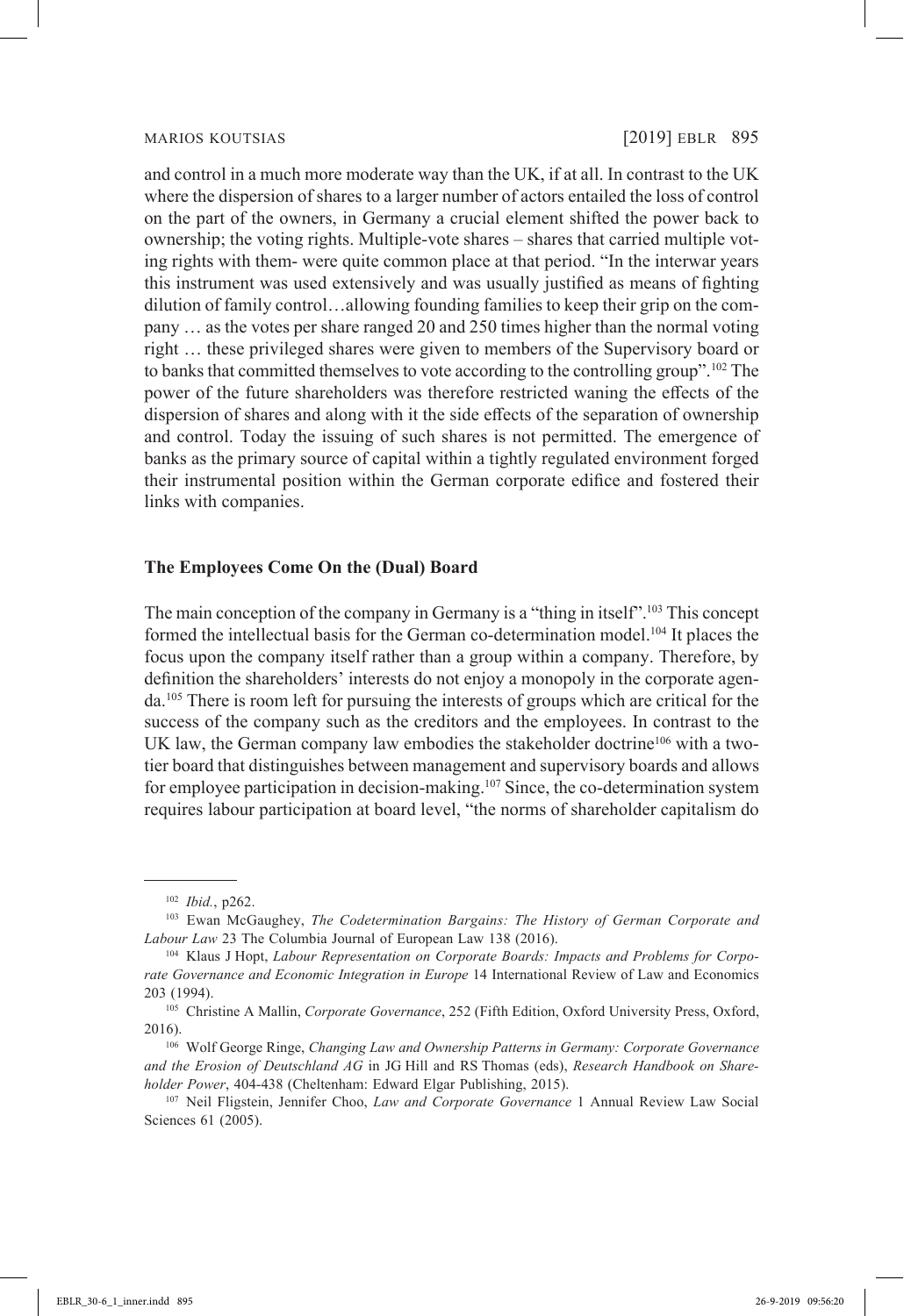not automatically prevail over other stakeholders' claims".108 The German Corporate Governance Code clarifies the obligation of the Management Board and the Supervisory Board to ensure the continued existence of the enterprise and its sustainable creation of value in conformity with the principles of the *social market economy* (interest of the enterprise). $109$ 

The enhanced institutional role for labour within many of Germany's companies was for the first time articulated and introduced in public discourse during the nineteenth century by a Catholic theologian named Franz von Baader. It was viewed sympathetically as a means to act against the dispossession of labour in the industrial revolution.110 The need for capital was much bigger than at any point previously. The traditional elements of the financial system at the time comprised "agricultural credit institutions, government securities and short-term trading capital for international and interregional trade".<sup>111</sup> At that point "the majority of financial intermediaries were private banks. They executed a substantial share of the economy's payments, linked savers with investment opportunities, and helped found new businesses".<sup>112</sup> By contrast, the UK resorted to the stock market to fund its own industrialisation. As early as in 1861 The German Commerce Code provided the first codification of company law including the public limited company.<sup>113</sup> It established the two- tier system of corporate governance; of a management and a supervisory board. Both boards comprised of shareholders aiming at monitoring the management.114 The supervisory board replaced a system of control of the company by the then government.<sup>115</sup> The government introduced the supervisory board aiming at serving the interests of stakeholders too with emphasis on the interests of the employees too.<sup>116</sup>

During the Second World War, the Nazis –as it well documented- created an utterly totalitarian state that concentrated all layers of powers in its authoritarian structures. In Nazi Germany, the -already highly concentrated- industrial sector provided a fertile ground for enhanced governmental control of its operations. The preparation for

<sup>108</sup> Parvez Raja Khurram, *Comparative Corporate Governance: Germany, Japan and Pakistan in Context: The Beginning or the End of Corporate Law History*? 28 International Company and Commercial Law Review 295, 296 (2017).

<sup>109</sup> German Corporate Governance Code, Foreword 1, see it at: <https://www.fsa.go.jp/en/refer/ councils/corporategovernance/reference/german.pdf> .

<sup>110</sup> Ewan McGaughey, *The Codetermination Bargains: The History of German Corporate and Labour Law* 23 The Columbia Journal of European Law 138 (2016), page 146.

<sup>111</sup> Richard Tilly, *Germany 1815-1870* in Rondo Cameron, *Banking in the Early Stages of Industrialisation: A Study in Comparative Economic History,* 154 (Oxford University Press, New York, 1967).

<sup>112</sup> Caroline Fohlin, *Finance Capitalism and Germany's Rise to Industrial Power*, 17 (Cambridge University Press, 2007).

<sup>113</sup> Hartmut Schmidt, Drukarczyk Jocken, Dirk Honold, Stefan Prigge, Andreas Schüler, Gönke Tetens, *Corporate Governance in Germany*, 34 (Nomos Verlagsgesellschaft, Baden-Baden, 1997).

<sup>114</sup> Jean du Plessis, Otto Sandbrock, *The Rise and Fall of Supervisory Codetermination in Germany*, International Company and Commercial Law Review 71 (2005). 115 Mark Loewenstein, *Stakeholder Protection in Germany and Japan: What Can We Learn from* 

*Foreign Systems?* 76 Tulane Law Review 1675 (2002).

<sup>116</sup> Klaus Hopt, *The German Two-Tiered Board in Comparative Corporate Governance*, 6 (Oxford University Press, 1997).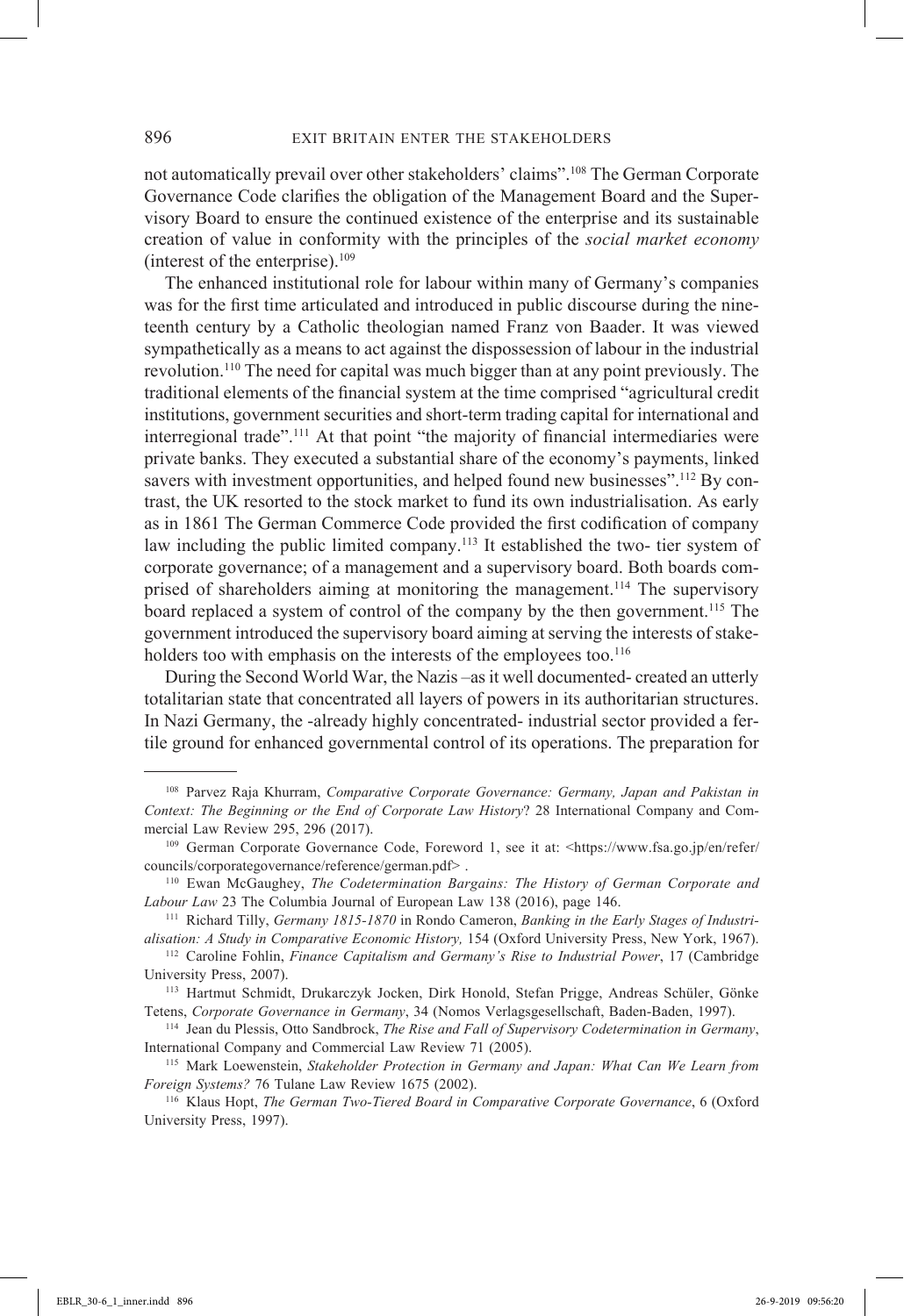war led to the strengthening of linkages among companies through "the Nazi policy of enforced cartelisation".117 In addition to that, the National Socialist government left its stamp on the current model of corporate governance. In order to consolidate their grip on the country's industrial sector, the regime introduced a fiduciary duty of directors towards stakeholders. While in today's terms this sounds particularly stakeholder-friendly and noble, the *Reich* included itself within the list of stakeholders.<sup>118</sup> While a more stakeholder-friendly approach is nowadays viewed as an element of corporate democracy, at this point it was exactly the opposite. It entailed an extension of the authoritarian hand of the Nazi state to the corporate sector establishing a directorial duty to somehow comply or take into account the agenda of the *Reich*. Corporate complicity to many of the crimes of the Nazi regime –which do not form part of the article- could be viewed from this perspective too. The regime banned voting by mail, and forced shareholders who could not vote in person to register their holdings with banks and entrust banks with proxy voting rights. "This bestowed the large banks with voting control over much of the German large corporate sector. The Reich then took control of the banks".119 Despite the irony inherent in this and irrespective of the utterly different agenda of the *Reich*, the stakeholder-oriented structure of German companies could be traced in this period too.

In the  $1950s^{120}$  employees were granted the right of participation at the supervisory board level. The main impetus for supervisory codetermination by employees actually came when the British occupation authorities and German trade unionists were determined to ensure that the German nation should never fall into the dictatorial pattern of the Third Reich. The specific method invented was to "make it compulsory for labour and management to work together at the level of the supervisory board…to ensure that the very strict class distinction that existed in Germany would not emerge again".121 The British believed that the incorporation of labour into the administrative structures of the German company would eliminate the possibility of a restive labour creating problems while it would ensure the administration of the German corporation on a more inclusive basis that would gradually wane the differences between the different components of the German society. It is interesting that at that point the UK viewed employee participation as a means to mitigate conflicts stemming from class and race distinction as well as a means to promote a more inclusive corporation that can evolve on a more consensual basis.

<sup>117</sup> Ronald Dore, William Lazonick, Mary O'Sullivan, *Varieties of Capitalism in the Twentieth Century*, 15 Oxford Review of Economic Policy 107 (1999).

<sup>118</sup> Randall K Morck, Lloyd Steier, *The Global History Of Corporate Governance, An Introduction*, 9 (National Bureau of Economic Research, 2005), <http://www.nber.org/papers/w11062.pdf>.

<sup>119</sup> *Ibid.*

<sup>120</sup> Employee participation on the supervisory board was introduced basically by the *Montan-Mitbest Act* of 1951 and the *Betriebsverfassungsgesetz* of 1952 followed by the 1976 *Mitbestimmungsgesetz* Act

<sup>&</sup>lt;sup>121</sup> Jean J Du Plessis, Bernhard Großfeld, Claus Luttermann, Ingo Saenger, Otto Sandrock, Matthias Casper, *German Corporate Governance in International and European Context*, 155 (Second Edition, Springer, 2012).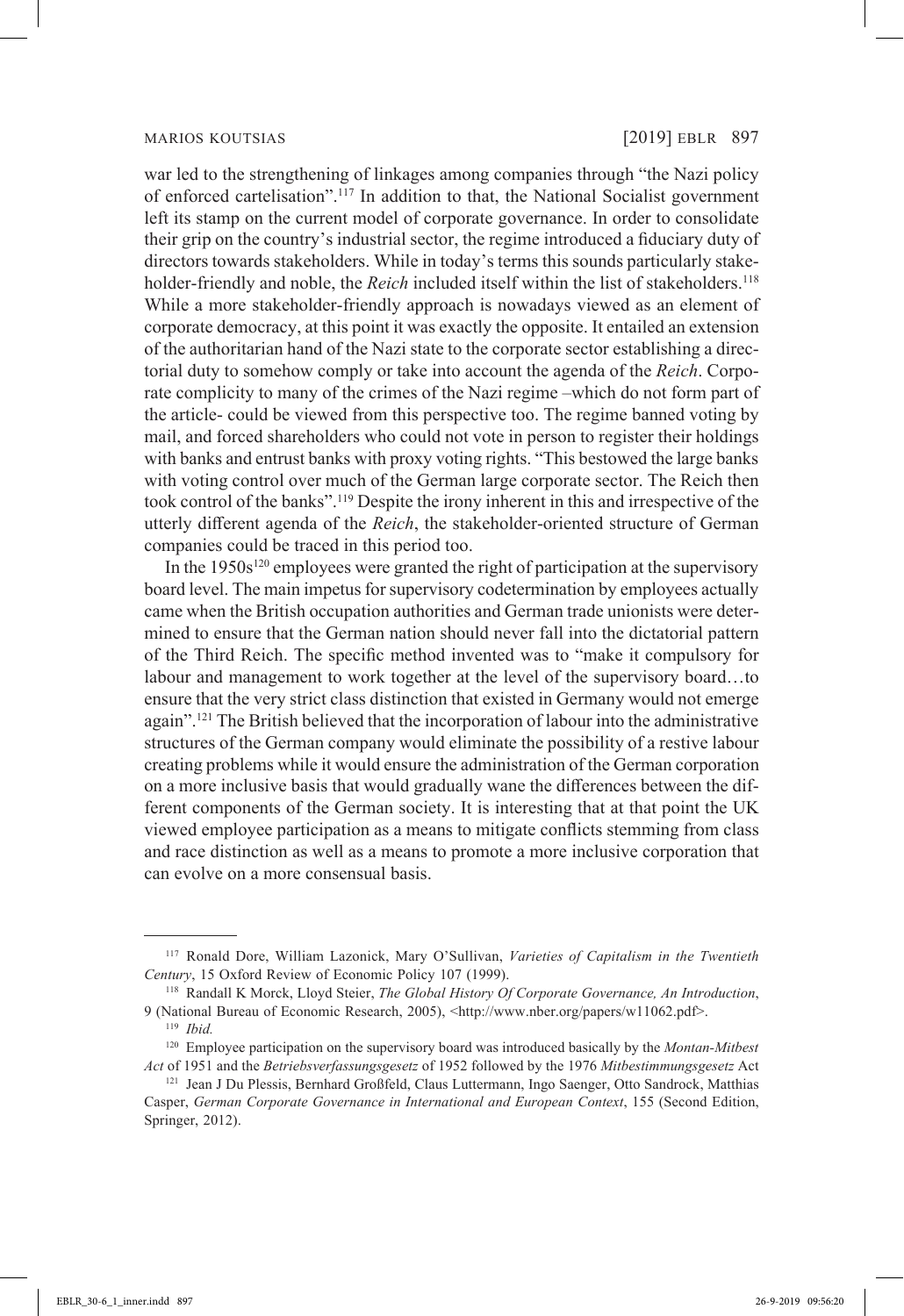The turmoil and the previous period of conflict led Germany to seek a ""middle way" between unbridled capitalism and socialism. Labour leaders "sought to be represented on the boards partly to convince the Allies not to dismantle Germany's coal and steel industry by asserting that labour would constrain the wartime industrialists via positions on the firm's supervisory boards".122 Mark Roe suggests that the "ultimate reason for the prevalence of social democracy may have been a history of war and turmoil during the first half of the 20th century in the core civil law countries".<sup>123</sup> The place reserved for labour within the administrative structure of the German company serves as the red line that utterly separates the UK corporate governance model with the German one.

The whole concept of "parity employee representation at supervisory level was observed with great scepticism when in 1951 it was forced upon the German population…there was hardly any other statute that had been met with so much rejection … by the legal profession in Germany as the *Montan-MitbestG* of 1951".124 The reaction of management was rather one of "horrified outrage. It predicted that labour representatives would come blundering into management affairs like a herd of bulls in a china shop".125 German academia and business viewed it as an intervention external to the nature of corporate governance; it was effectively a means to prevent "revolutionary employee techniques".126 The 1976 *Mitbestimmungsgesetz* Act was even brought before the Federal Constitutional Court<sup>127</sup> by German companies and shareholders. They alleged that the Act in question was contrary to certain articles of the Basic Law; more specifically the participation of employees on the supervisory board was arguably against Art. 14 paragraphs 1 and 2 of the Basic Law on property rights; this referred to the fact that employee participation was viewed as an infringement of the property rights held by shareholders. This was very close to the English perception of what a company is.

However, the Federal Constitutional Court adjudicated differently. The *Mitbestimmungsgesetz* Act of 1976 was "neither a danger to collective bargaining nor did it prevent the normal functioning of enterprises. Since the final decision within the supervisory board still rested within the shareholder representatives the guarantee of private property was not violated".128 Therefore, the Act was found constitutional and

<sup>122</sup> Mark Roe, *Political Determinants of Corporate Governance, Political Context, Corporate Impact*, 29 and 30 (Oxford University Press, 2006).

<sup>123</sup> Mark Roe, *Legal Origins, Politics, and Modern Stock Markets* 120 Harvard Law Review 462 (2006).

<sup>124</sup> Jean J Du Plessis, Bernhard Großfeld, Claus Luttermann, Ingo Saenger, Otto Sandrock, Matthias Casper, *German Corporate Governance in International and European Context*, 164 (Second Edition, Springer, 2012)*.*

<sup>125</sup> Detlev F Vagts, *Reforming the Modern Corporation: Perspectives from the German* 80 Harvard Law Review 23, p68.

<sup>126</sup> Thomas Raiser, *The Theory of Enterprise Law in the Federal Republic of Germany*, American Journal of Comparative Law 120 (1988).

<sup>&</sup>lt;sup>127</sup> German Federal Constitutional Court (BVerfGE) volume 50, 290 (1979).

<sup>128</sup> Manfred Weiss, Marlene Schmidt, *Labour Law and Industrial Relations in Germany*, 256 (Kluwer Law International, 2008).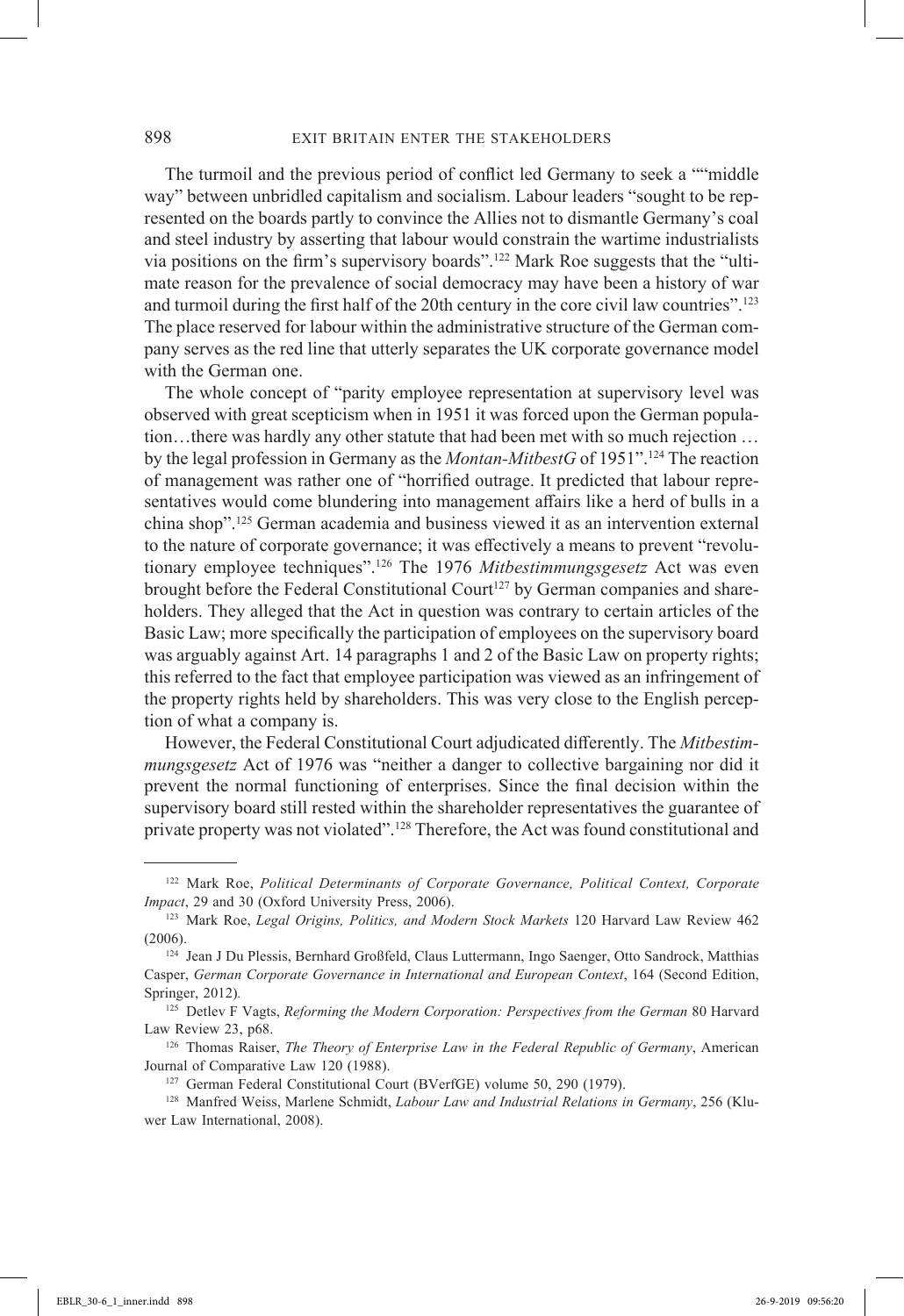along with it the whole model of employee codetermination at the level of supervisory board was found to be compatible with the constitutional rights and traditions of the country. Only three years after that ruling, the Supreme Court in Civil Matters<sup>129</sup> upheld the previous decision of the Federal Constitutional Court and went one step ahead by adjudicating that the 1976 *Mitbestimmungsgesetz* Act had been passed in the public interest. Therefore, when the By-Laws of Siemens AG were found to violate the Act, this "was found to be susceptible to constituting a ground to declare the provisions of the By Laws null and void".130 The court recognised that the act in question "must be allotted special importance in context of the politics relating to corporations since it represents the result of fundamental decisions reached after years of confrontation…it stretches beyond the interests of the persons immediately affected by it…it does indeed serve the common weal of the community…it aims at the entire national economy".<sup>131</sup> This signals a shift in the approach on the part of the German legal world towards the Act. As Germany was reaping the benefits of stability and growth the initial reactions were fading and the Act was becoming an integral part of the German society and a landmark of its corporate governance model.

## **Property Rights in Germany**

The wording of the constitution of Germany – the Basic Law- underlines the philosophical divergence between itself and the UK. Article 14(2) of the Basic Law on "property, inheritance and expropriation" states that: "property entails obligations. Its use shall also serve the public good".132 While, the constitution clearly recognises a right to property as most constitutional texts in the West do, it sets certain limitations to it. Property does indeed entail obligations; namely that its use should also serve the public good. This renders a limitation on any property right of the shareholders on the company socially imperative and consistent with the constitutional definition of property rights. To that end the *Aktiengesetz* of 1937 contained the rule that "the two-tier system is not designed for the benefit of shareholders only. It is there also to protect the public interest and it is normal to say that members of the management board do not act in the interests of the shareholders only. By law, members of the management board are expected and entitled to carry out their duties for the benefit of shareholders, employees and the society as a whole".<sup>133</sup> Although, the current *Aktiengesetz* lacks a similar provision, it still "applies as a general uncodified

<sup>&</sup>lt;sup>129</sup> German Federal Supreme Court in Civil Matters (BGHZ) volume 83, 106 (1982).

<sup>130</sup> Jean J Du Plessis, Bernhard Großfeld, Claus Luttermann, Ingo Saenger, Otto Sandrock, Matthias Casper, *German Corporate Governance in International and European Context*, 166 (Second Edition, Springer, 2012).

<sup>131</sup> *Ibid.*

<sup>132</sup> Basic Law for the Federal Republic of Germany, Grundgesetz, <http://www.iuscomp.org/gla/ statutes/GG.htm#14>.

<sup>133</sup> Petri Mäntysaari, *Comparative Corporate Governance, Shareholders as Rule-maker*, 253 (Springer, Berlin, Heidelberg, New York, 2005).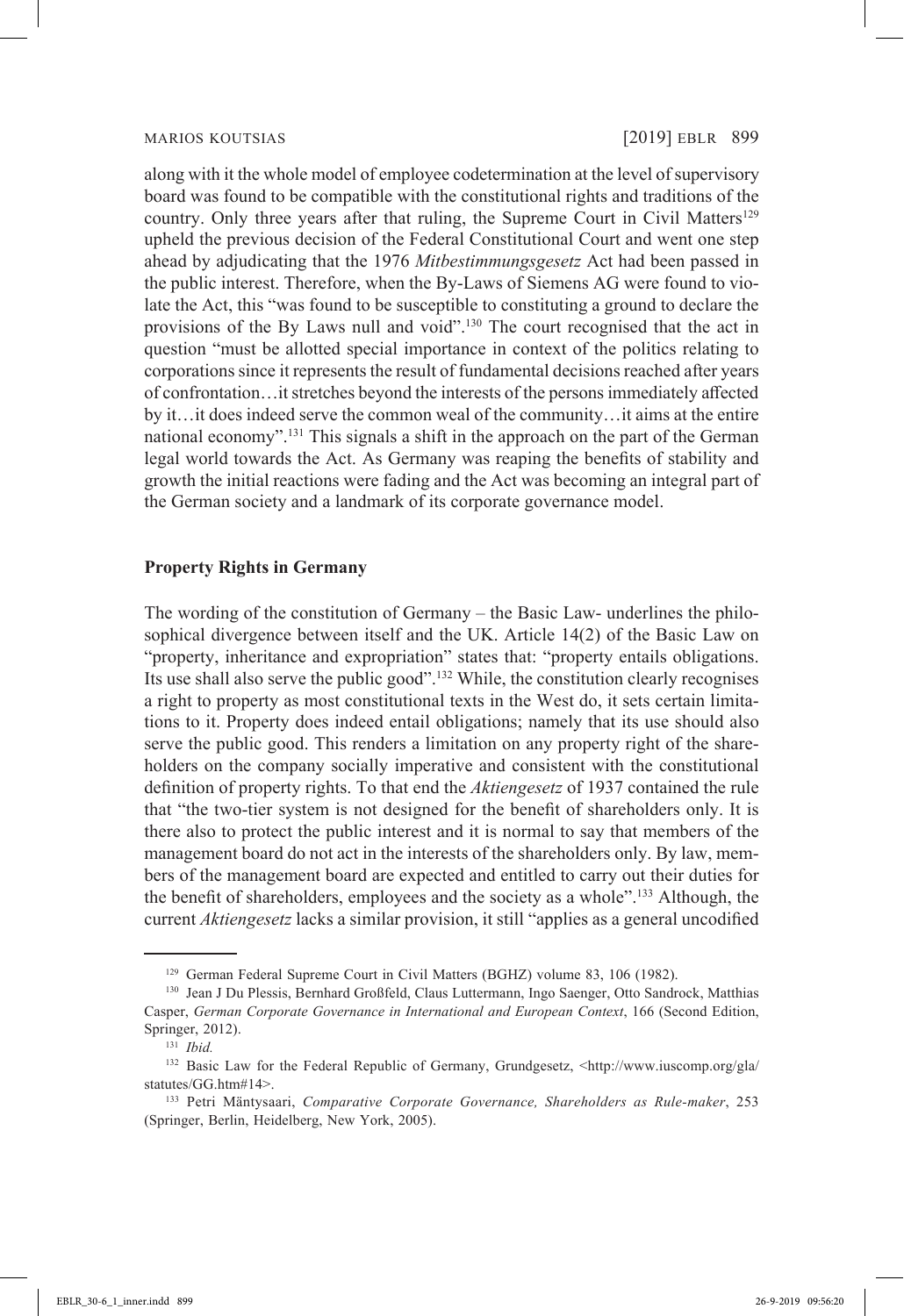principle"134 supported by the spirit of the Basic Law and the aforementioned provision. This would be reflected by the basic duty of the members of the board is the duty to act in the interests and for the benefit of the company in good faith.<sup>135</sup> And although, this may sound similar to the respective British approach on directors' duties the difference lays in the definition of the content of the "interests of the company". In Germany, the definition would reflect the character of the company itself as a more inclusive legal entity, therefore the "interests of the company" would include "at a minimum the interests of the employees, the creditors and the shareholders".<sup>136</sup> In the UK, the "interests of the company" are the interests of the shareholders only<sup>137</sup> despite the wording of section 172 of the CA2006. Therefore, the duty of a director to promote the "interests of the company" is interpreted in two very different ways in Germany and in the UK.

The concept of social codetermination "basically revolves around the idea of works councils (*Betriebsräte*) a system where ordinary workers are actively involved in structuring their day to day environment in personal and social matters".<sup>138</sup> The system which has guaranteed an increased level of employee participation and the emergence of labour as one of the actual parameters of corporate governance has historically evolved on the basis of cross party support. The enhanced employee participation was upheld by Social Democrats and Christian Democrats alike guaranteeing the continuous support of the parties which formed the backbone of the governmental coalitions that ruled the country especially from the Second World War and onwards and until today. Already "before the First World War, codetermination was developed by both liberal and Christian theorists as a process necessitated by industrialisation and as an acceptable alternative to revolutionary employee practices".<sup>139</sup> Cross party support brought with it the universality of its acceptance not only by business but crucially enough by the society at large as a reflection of its "social economy model". The latter rooted in "Catholic philosophy of social ethics…as well as Protestant ethics…where distribution and the protection of the individual in a community were the focal point…the Church's answer to the problem of the alienation of the worker in the nineteenth century was the strong source for the intellectual basis of the Christian Democratic Party and the Christian Social Union in Bavaria. Together with the traditional orientation of the Social Democrats to workers as their prime voters …

<sup>134</sup> *Ibid.*

<sup>&</sup>lt;sup>135</sup> See Section 242 BGB (German Civil Code).

<sup>136</sup> Andreas Cahn, Donald C David, *Comparative Company Law*, 335 (Cambridge University Press, 2010).

<sup>137</sup> *Brady v. Brady* [1988] BCLC 20, 40.

<sup>138</sup> B Grossfeld, U Lehmann, *Management Structures and Workers' Codetermination in Germany with European Perspectives* 1 Corporate Law Development Series 41 (1994).

<sup>139</sup> Thomas Raiser, *The Theory of Enterprise Law in the Federal Republic of Germany*, American Journal of Comparative Law 117 (1988).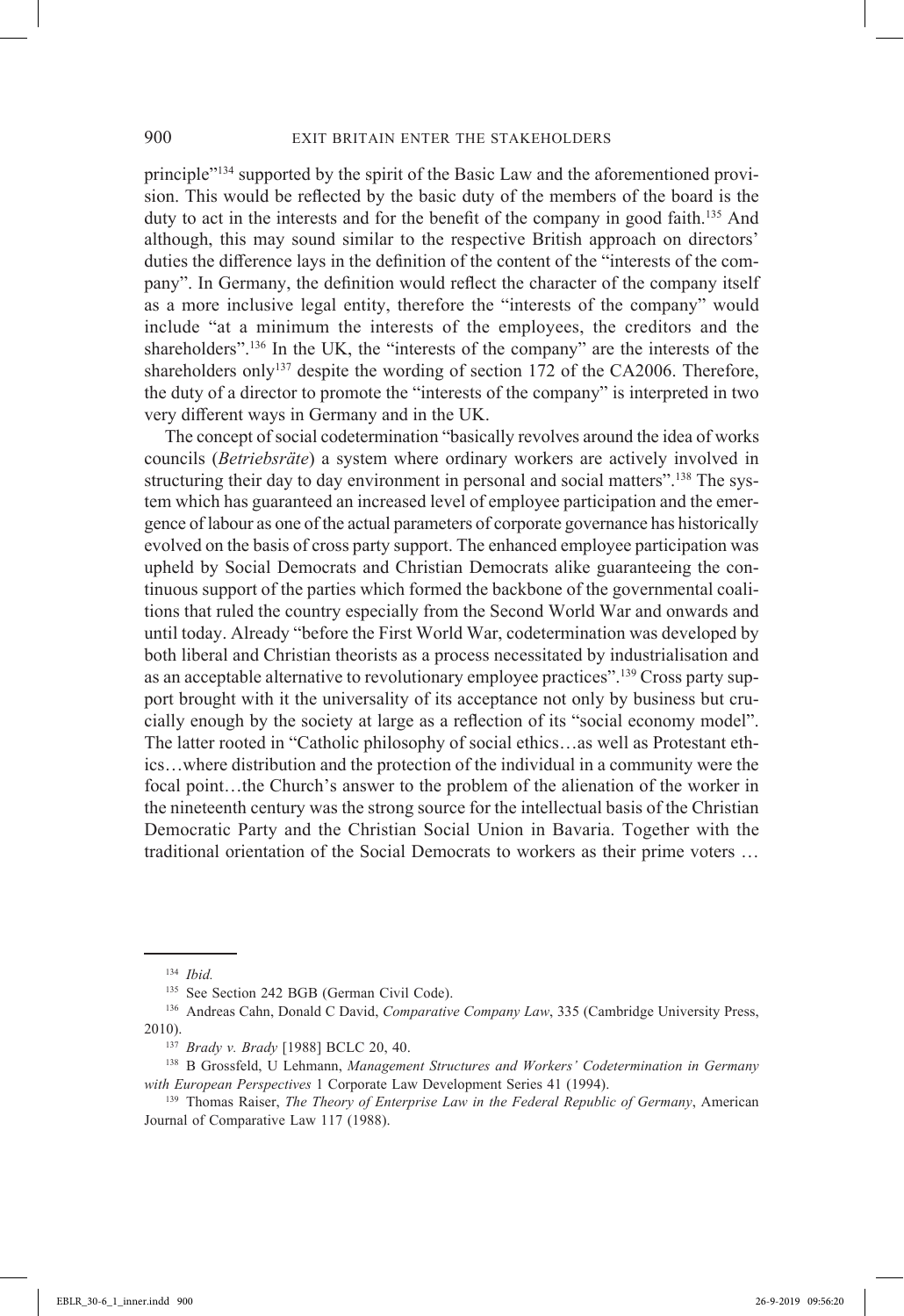produced an orientation in which social elements and collective approaches gained importance".<sup>140</sup>

### **Is the "European Company" truly European?**

As it was explained at the first part of the article, the creation of a supranational corporate form which would be immune to national legislation and would be subject exclusively to the EU law was within the EU policy agenda from its early steps. After all, the EU operates the biggest single market in the world. It has harmonised to a significant extent several aspects of its single market facilitating and liberalising trade between its members to a very considerable extent. The single European company form would remove all regulatory as well as practical obstacles allowing every company or EU national to engage in cross-border business activities and expand to another member state of the EU without having to face a complex set of national rules. In simple words the introduction of a truly European Company would complement the single market.

However, due to the conflict between the UK and the German models of corporate governance, this was not the case. The EU negotiated the Fifth Directive<sup>141</sup> on structures of public companies and employee participation. The negotiations lasted for several decades and they were marked by a corporate cultural war ending up with the directive becoming defunct. The EU witnessed a collision between the UK corporate culture with the respective German one. The presence of employees at the board level<sup>142</sup> was pure anathema to the British side. The conflict between the one-tier board system of the UK and the two-tier system of Germany which guaranteed stakeholder participation in the management of the company was so fierce that at the end it sank the Fifth Directive.<sup>143</sup> The introduction of employee participation at board level with the establishment of a second supervisory board was too radical of a reform to be tolerated in the UK; therefore the proposed directive "faced strong opposition, notably by United Kingdom".144 This is because such a reform entailed a vast cultural reform within the British company law. It would affect the role of stakeholders in the British company, it would challenge the absolute supremacy that shareholders enjoy within the British corporate context and it would undermine their property rights over the company. In simple words, the passing of the Fifth Directive did not just entail a

<sup>140</sup> Horst Siebert, *The German Economy, Beyond the Social Market*, 24-25 (Princeton University Press, 2005).

<sup>141</sup> OJ (C 240) 2.

<sup>142</sup> Otto Sandrock, Jean J Du Plessis, *The German Corporate Governance Model in the Wake of Company Law Harmonisation in the European Union*, Company Lawyer 91 (2005). 143 Jean J Du Plessis, Janet Dine, *The Fate of the Draft Fifth Directive on Company Law: Accom-*

*modation instead of Harmonisation*, Journal of Business Law 23 (1997).

<sup>144</sup> Karol Linmondin, *The European Company (Societas Europaea) – A Successful Harmonisation of Corporate Governance in the European Union?* 15 Bond Law Review: Special Issue: Comparative Corporate Governance 156 (2003).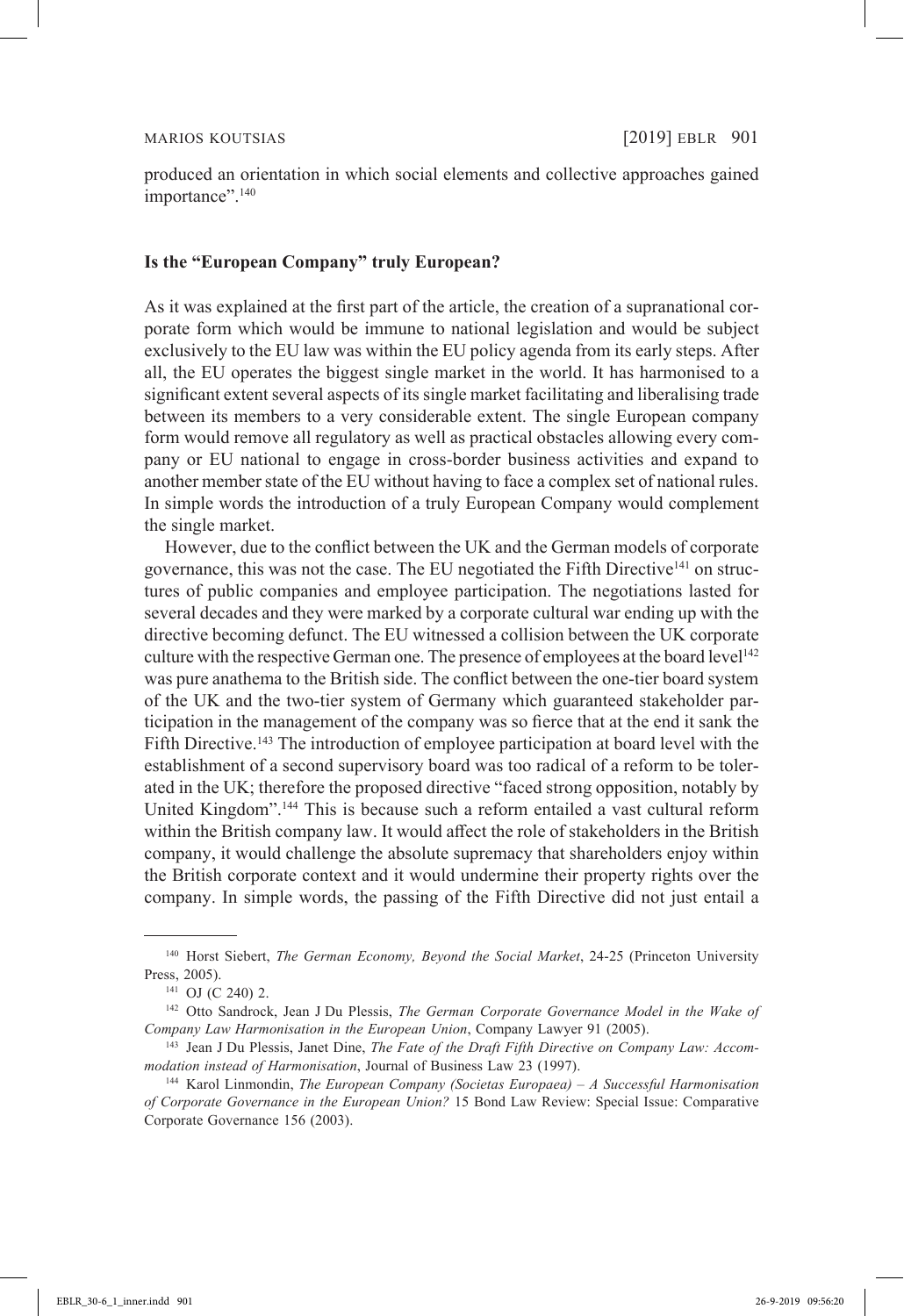reform of the British company law but a fundamental re-thinking of the entire edifice of the British corporate culture. While "the original SE and Fifth Directive drafts may have been viable proposals in the original 6-member EEC, the UK opposed them most fervently".145 This is why the "UK resistance against employee representation on boards"146 is cited in bibliography as one of the principal reasons for the failure of the Fifth Directive. There are genuine problems in radically reforming the dominant corporate culture; this is a principle referred to in bibliography as path dependency.<sup>147</sup> When such a wide-reaching reform which challenges deeply rooted beliefs is viewed as forced from regulators external to a country's institutions, it is usually doomed to fail. And it did. The Fifth Directive is a prominent monument in a virtual museum of defunct company law harmonisation initiatives. The Fifth Directive was consigned to history, but the EU continued to pursue its aim to create a single pan-European company. To that end, a new round of negotiations to introduce the "European Company Statute" or the "European Company" or the "Societas Europea" (SE) started. The aim was identical; to create a supranational corporate form subject exclusively to EU law.

The "European Company Statute"<sup>148</sup> was the follow-up effort to establish a European company on the basis of a common regulatory basis. It was supposed to be a new legal form for public companies governed by EU law and separate from any national system. However, once again after many years of negotiations the EU was nowhere close to that aim. The regulation on the SE was passed in 2001 after intense negotiations but it constituted a complex set of rules partially regulated by national legislation.<sup>149</sup> The first ideas for a European Company<sup>150</sup> and the first drafts of the SE Regulation aimed at a complete EU company law regime.<sup>151</sup> The regulation for an SE

<sup>145</sup> Martin Gelter, *EU Company Law Harmonization between Convergence and Varieties of Capitalism*, Law Working Paper N° 355/2017 June 2017, ECGI Working Paper Series in Law, <https://poseidon01.ssrn. com/delivery.php?ID=9620080211270911231030280860310930051270320930880050921000940280 701040690951200070781100240360051070001100200730721180700821260390720300020 070960951031030681121160190320380400740920720820231220721170131220040941260 80105123007028020109026090105026006099&EXT=pdf> accessed on July 25th 2018.

<sup>146</sup> *Ibid.* at page 19. See also Janet Dine, *Implications for the United Kingdom of the EC Fifth Directive*, 38 International & Comparative Law Quarterly 547-559 (1989). Daniel T Murphy, *The Amended Proposal for a Fifth Company Law Directive–Nihil Novum* 7 Houston Journal of International Law 215-235 (1984). J Temple Lang, *The Fifth Directive on the Harmonization of Company Law* 12 Common Market Law Review 345-368 (1975). Andrew Johnston, *EC Regulation of Corporate Governance* (Cambridge: Cambridge University Press 2009), Steven Schneebaum, *The Company Law Harmonization Program of the European Community* Law 14 and Policy in International Business 293-334 (1982).

<sup>147</sup> John Quinn, *German Codetermination and Ireland's Convergence* 37 Company Lawyer 331 (2016).

<sup>&</sup>lt;sup>148</sup> Regulation on the Statute for a European Company (SE) EC 2157/2001.

<sup>149</sup> Carl Svernlov, Fanny Petersson, *The Future of European Company Forms* 26 International Company and Commercial Law Review 171 (2015).

<sup>&</sup>lt;sup>150</sup> Mathias Siems., *The Impact of the European Company (SE) on Legal Culture* 30 European Law Review 437 (2005).

<sup>151</sup> Vanessa Edwards, *The European Company – Essential Tool or Eviscerated Dream* 40 Common Market Law Review 443 (2003).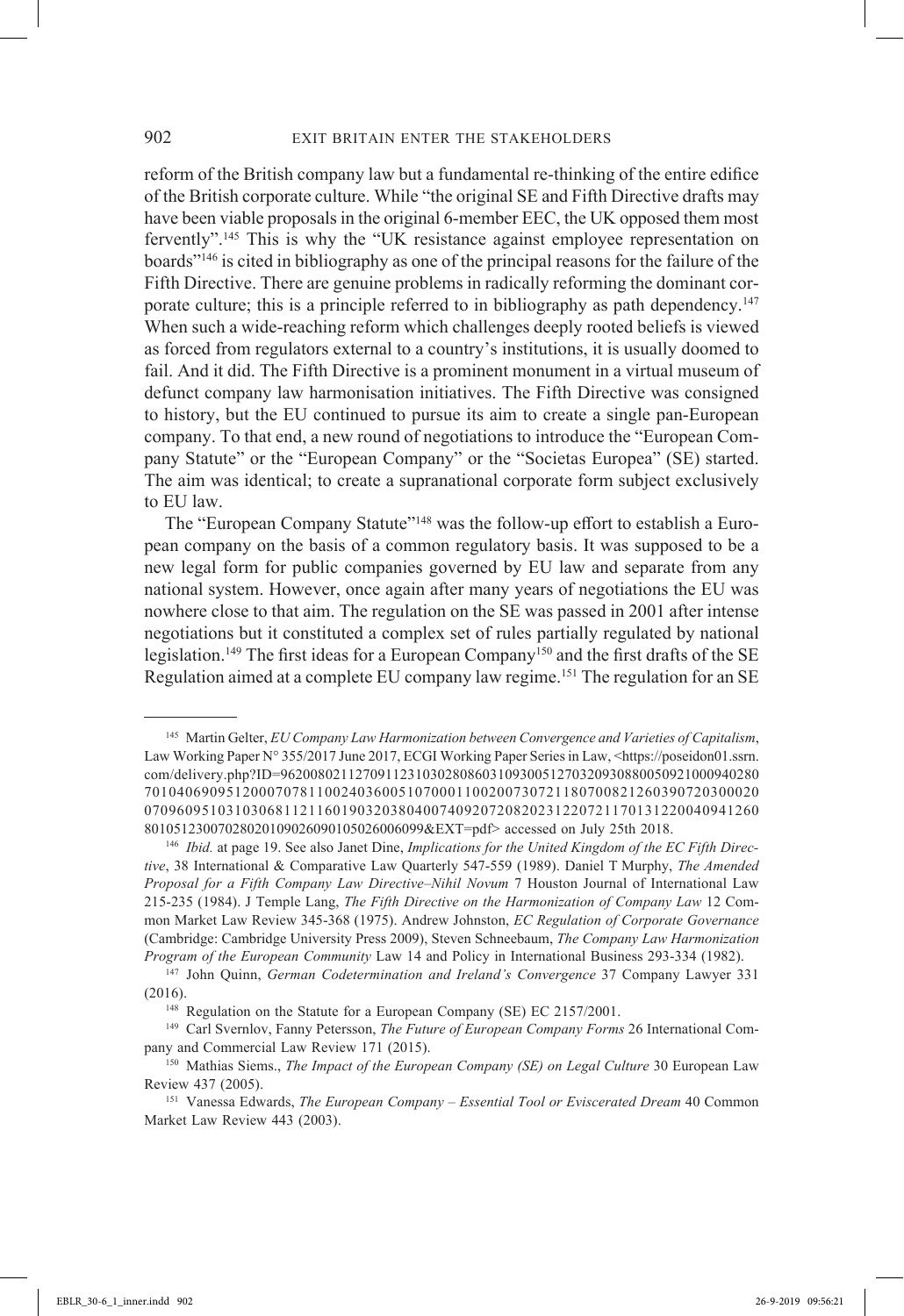was but a "shadow of its former self".<sup>152</sup> What was supposed to be a single European company –a Societas Europea- ended up being "as many different types of SEs as member states of the EU"153 as several aspects of the SE (such as capital and minimum capital requirements and modifications related to shares and securities issued by an SE and employment and tax law issues)<sup>154</sup> were governed by the respective company laws of the member states. The Statute's board and governance provisions are enabling rather than mandatory and reflect the "panoply of corporate law principles and traditions"155 which is dominant across Europe. The member states basically agreed that they disagree. Instead of a common European Company whose institutional structure and constitutional arrangements would be common across the EU, the regulation recognised that a common EU corporate governance model could not accommodate the significant divergence among its member states. The European company would be treated in every member state as if it were a public limited company formed in accordance with the law of the member state in which it has its registered office. The most important consequence of the existence of this plurality of sources of law which involve both EU and national law instruments is the fact that the SEs constituted throughout the EU may be treated differently in the various member states.156 That defies the whole raison d'être of the regulation in question. To conceal insurmountable conflicts among member states, crucial aspects of the SE were left for national laws to regulate. The governance of the SE in particular, is shaped to a great extent by widely different national laws rendering the vision of a "truly autonomous, supranational form of organisation a sham".157 Such is the variety of national laws applicable to the SE that it is probably correct to say that there are 28 regimes in 28 member states for the SE.158 The failure of the European Company to take off was a by-effect of the "social objective"<sup>159</sup> it was assigned by the Commission to achieve. It was considered that the SE must be a "vector for social advance"<sup>160</sup> allowing employee participation on the board.

<sup>156</sup> Marios Bouloukos, *The Legal Status of the European Company (SE): Towards a European Company "A La Carte"?* 4 International Business Law Journal 506 (2004).

<sup>157</sup> Tobias H Troger, *Choice of Jurisdiction In European Corporate Law – Perspectives of European Corporate Governance* 6 European Business Organisation Law Review 57 (2005).

<sup>152</sup> Paul L Davies, *Workers on the Board of the European Company*?32 Industrial Law Journal 77 (2003).

<sup>153</sup> Carl Svernlov, Fanny Petersson, *The Future of European Company Forms* 26 International Company and Commercial Law Review 171 (2015).

<sup>154</sup> Eric Morgan De Rivery, Claire Stockford, *The European Company* 6 International Business Law Journal 717 (2001).

<sup>155</sup> Theo Raaijmakers, *The Statute for a European Company: Its Impact on Board Structures and Corporate Governance in the European Union* 5 European Business Organisation Law Review 160 (2004).

<sup>158</sup> Frank Wooldridge, *The European Company, The Successful Conclusion of Protracted Negotiations* 25 Company Lawyer 127 (2004).

<sup>159</sup> Nicole Stolowy, *Does the "Societas Europea" or "European Company" Make a Significant Contribution to Construction of a European Company Law*?, Journal of Business Law 363 (2012). <sup>160</sup> *Ibid.*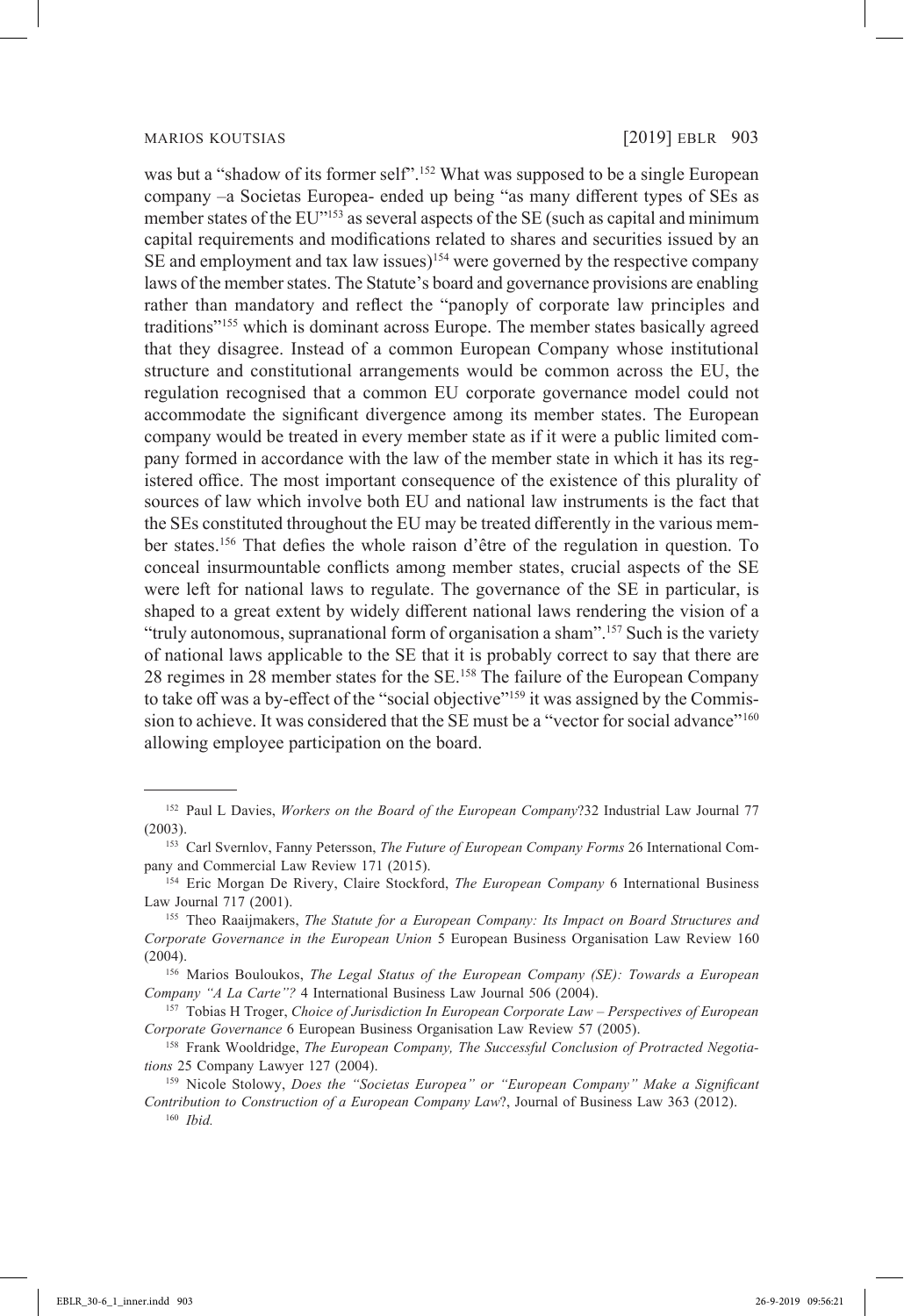The EU approved a directive on employee participation<sup>161</sup> which by definition grants to the member states the necessary discretion when introducing its provisions into their internal national legal orders. Taking into account that the otherwise "European" company now includes corporate forms based on either a single or a dual board model, the scope for discretion was indeed enormous. Therefore, the UK retained its support of absolute shareholder supremacy with the shareholders as the holders of a property right over the corporation. Germany maintained its distinctive co-determination system which recognises an effectively managerial role to stakeholders in an inclusive corporate form. National governments addressed the challenges of globalisation in their own distinctive ways. Cultural, institutional and other national differences constrained any push to convergence.<sup>162</sup> Decades of successful operation of the co-determination system in Germany's "participatory model of corporate governance",163 which effectively granted a semi-managerial role to employees has become a part of the "German psyche and become a virtual habit"<sup>164</sup> to the degree that the country cannot give it away. The resilience of national company law is a by-product of divergent national models of capitalism each of which corresponds to local conditions where "interacting institutions complement each other".<sup>165</sup> The problem lies exactly at this point; that the countries which comprise the EU could not agree on what is a company, who is the company and for which purpose a company shall be run.<sup>166</sup> The debates in question evidently involve the most fundamental aspects of company law, and therefore undermined the creation of a common body of European company law from the very beginning.

Harmonisation and convergence of laws and standards are inherent in the functional identity of the single market as well as the nature of the EU as a whole. It is built on a notion of consensus and mutual concessions. Therefore, it is interesting that even within an institutional framework whose very raison d'être is legislative convergence, corporate governance emerged as perhaps one of the very few areas that resisted the forces of harmonisation.<sup>167</sup>Therefore, the development of European company law has proved that "uniformity is impossible and that national differences

<sup>161</sup> Directive 2001/86/EC supplementing the Statute for a European Company with regard to the involvement of employees.

<sup>162</sup> Manfred Weiss, *Convergence and.or Divergence in Labour Law Systems?: A European Perspective* 28 Comparative Labour Law and Policy Journal 486 (2007).

<sup>163</sup> Peter Koslowski, *The Ethics of Corporate Governance: A Continental European Perspective* 51 International Journal of Law and Management 29 (2009).

<sup>164</sup> Angela Richard, *Mitbestimmung: The Future of Co-determination in a Hostile World* 15 Debatte, 346 (2007).

<sup>165</sup> Daniel Komo, Charlotte Villiers, *Are Trends in European Company Law Threatening Industrial Democracy?,* European Law Review 179 (2009).

<sup>166</sup> Janet Dine and Marios Koutsias, *The Nature of Corporate Governance: The Significance of National Cultural Identity* (Edward Elgar, 2013).

<sup>167</sup> Janet Dine, Marios Koutsias, and Michael Blecher, *Company Law in the New Europe: The EU Aquis, Comparative Methodology and Model Law* (Edward Elgar, 2007).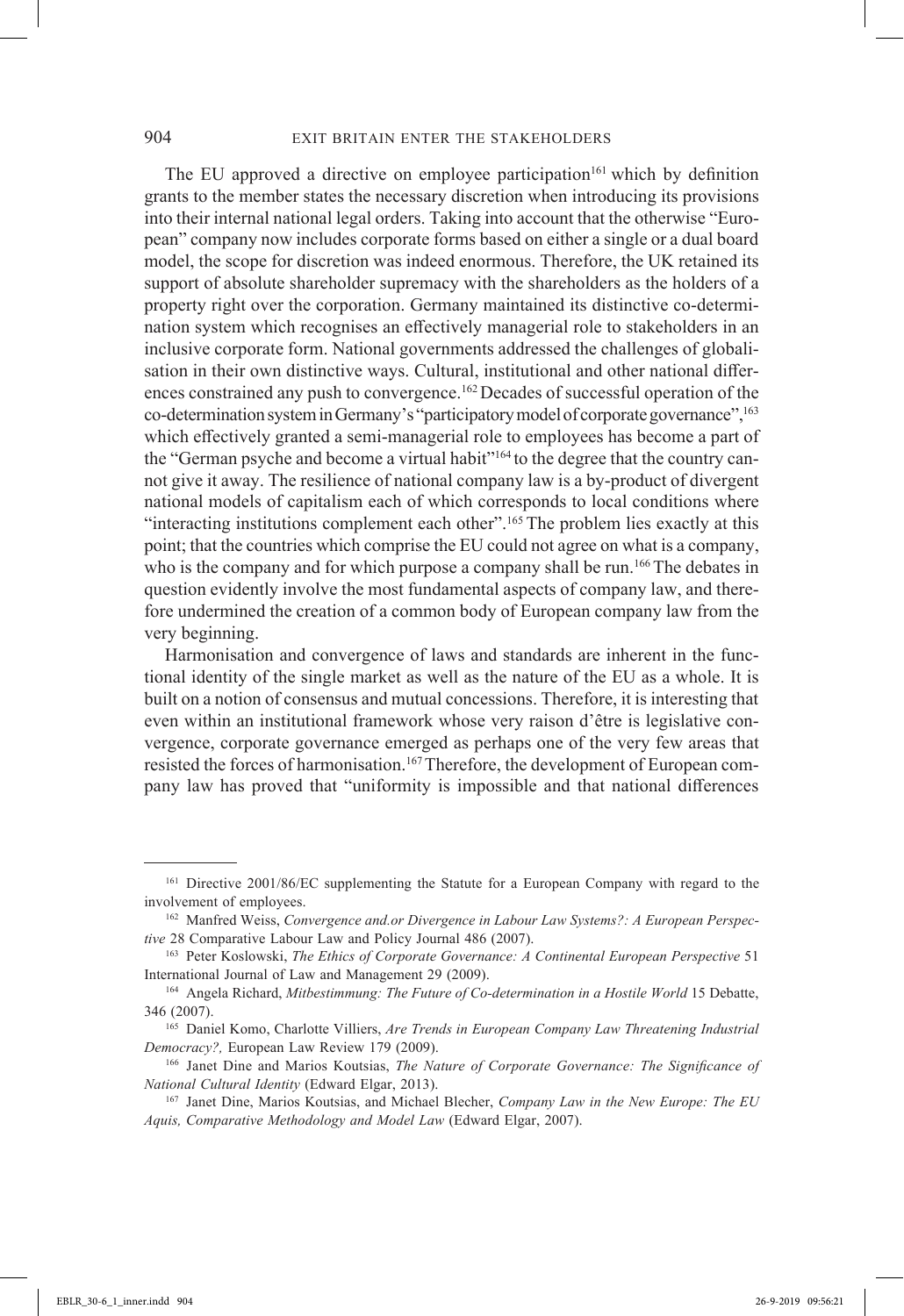remain prominent".168 The end result of the harmonisation efforts of the EU in this field is indeed a variety of company law and corporate governance systems among the member states.<sup>169</sup> European company law still lacks the legislative act that puts in place a truly "supranational form of company".170

## **Brexit means No Right to Vote for Future EU Company Laws**

As it is well known and documented by now, the British electorate voted to leave the EU on 23 June 2016. Despite the fact that the referendum was not legally binding, leaving the EU was politically imperative. The UK Prime Minister, Theresa May, has rather famously stated that "Brexit means Brexit".<sup>171</sup> This phrase was marked by a great level of obscurity since its very inception but the possible avenues that Brexit may take are indeed more concrete than the PM herself perhaps realised at that point. It is not the purpose of this article to analyse the multiple dimensions of Brexit which is by definition an issue of colossal importance for the UK and its legal order. The article would focus on the ability of the post-exit UK to influence the legislative mechanism of the EU. In all possible scenarios –except of course the rather unlikely case that the UK decides to indeed remain in the EU- the UK would lose its vote in the Council and its MEPs in the European Parliament and therefore, it would not be in the position to vote for EU law. The UK as one of the three biggest member states of the EU had considerable voting power in both institutions and the ability to forge alliances to promote its distinctive national interests. It left its imprint on the EU law. There is no better example of that than EU company law. As it was explained thoroughly in this article, the Union's fifty year old efforts to introduce a single-entity European Company ended up in failure due to stiff –but effective- resistance on the part of the UK.

The British Prime Minister has argued for "the freest and most frictionless trade possible in goods and services between the UK and the EU".172The potential avenues which can be followed after Brexit are fivefold; namely the UK remaining in the European Economic Area,<sup>173</sup> which involves membership of the most important

<sup>168</sup> Daniel Komo, Charlotte Villiers, *Are Trends in European Company Law Threatening Industrial Democracy?,* European Law Review 179, 182 (2009).

<sup>169</sup> *Ibid.*

<sup>170</sup> Wolfgang Schon, *The Concept of the Shareholder in European Company Law*, in European Business Organisation Law Review 10 (2000).

<sup>&</sup>lt;sup>171</sup> Gerard McCormack, Hamish Anderson, Brexit and its Implication for Restructuring and Corporate Insolvency in the UK, Journal of Business Law 533 (2017).

<sup>&</sup>lt;sup>172</sup> The United Kingdom's exit from and new Partnership with the European Union, White Paper, 2 February 2017.

<sup>&</sup>lt;sup>173</sup> The EEA is an agreement applying to the EU member states and the EFTA states (Norway, Iceland, and Liechtenstein) except Switzerland. Switzerland is a member of EFTA, but it is not a member of the EEA. The EEA members get access to the Union's single market and they apply the Single Market rules. The EEA agreement does not covers matters such as agriculture, fisheries, taxation, common trade and foreign policy and a customs union.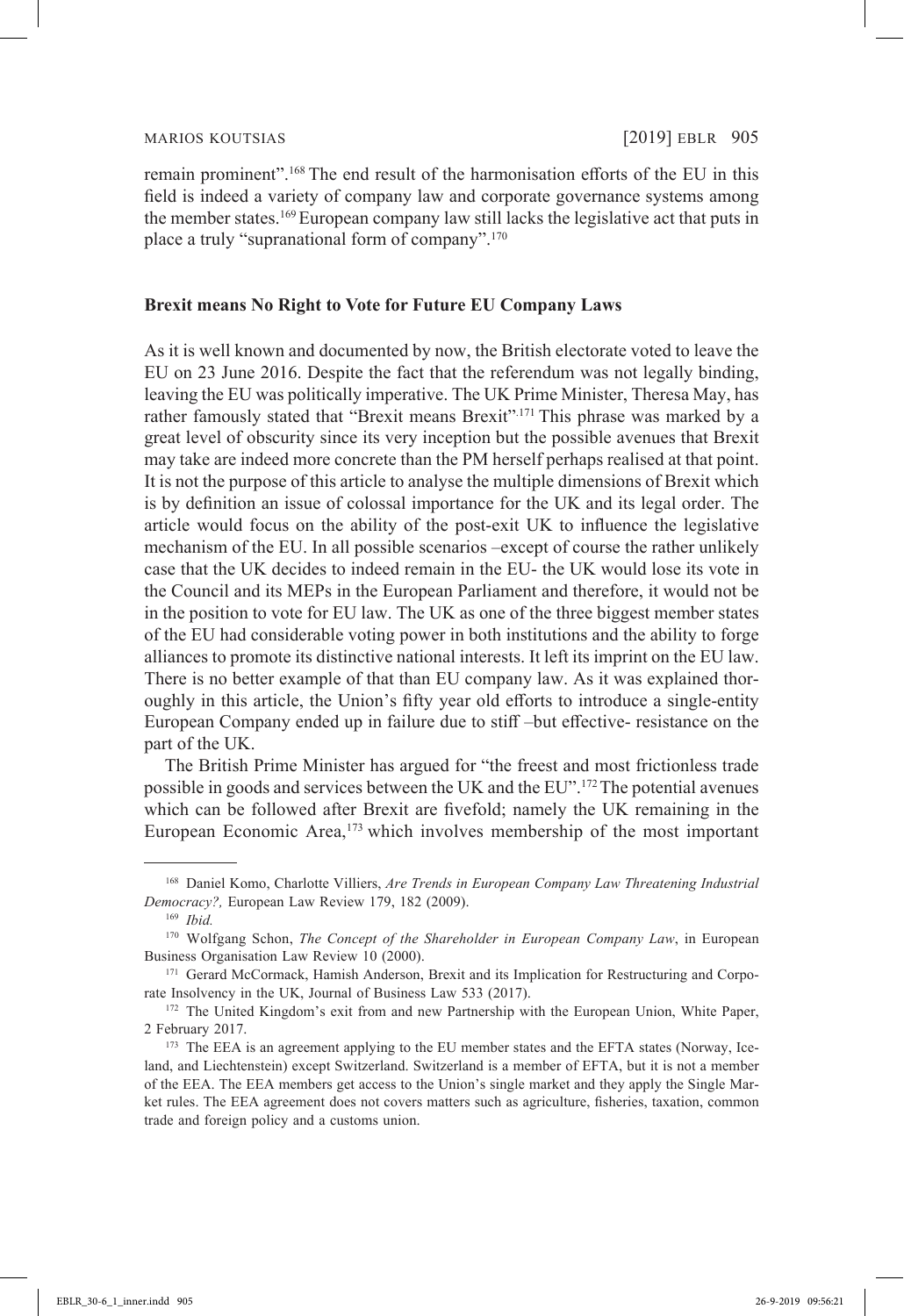aspects of the internal market, or the UK remaining only in the customs union like Turkey, or creating a complicated web of bilateral agreements like Switzerland does, or to sign a free trade agreement (FTA) like Canada which covers mostly the trade in goods or to fully extricate itself from the EU and to trade with it on the basis of the WTO rules. None, of these possible options involves the ability of the UK to remain a part of the legislative procedure of the Union and to remain a rule-maker instead of an EU-standard bearer. The EEA entails the free movement of persons -albeit with restrictions linked to "serious economic, societal or environmental difficulties"-174 which was anathema to the Brexit side and arguably the most "reviled aspects of EU membership for UK referendum voters in the Leave camp".175 It is also subject to the jurisdiction of the EFTA Court which follows the CJEU's precedent.<sup>176</sup>

The British government has at the moment decided to leave not only the EU but also its Single Market and the Customs Union,<sup>177</sup> therefore pursuing a so-called "hard Brexit". That rules out remaining a member of the EEA and it paves the way for either an FTA or a WTO-based agreement. Even as a member of the EEA, the UK would have "no vote on future changes to the applicable rules"<sup>178</sup> including EU Company Law. The UK would have no say in the post-Brexit efforts to re-introduce the European Company. Even if the UK remains within the EEA, which is the closest possible relationship with the EU while not forming part of its membership, $1^{79}$  the UK would be subject to the entire fundamental "rules and regulations of the market, as is Norway and Iceland, although without any say in their future content".<sup>180</sup> That is of particular importance for EU company law. The departure of the UK from the EU would remove the one pillar of the debate. Irrespective, of the post-Brexit relationship of the UK with the Union, the right to vote in the Council and in the EP would be lost. The departure of the champion of contractualism and shareholder dominance from the EU, would probably lead to the emergence of the stakeholder model as the dominant force within the EU corporate landscape. That should be embodied by a new EU-wide European Company.

<sup>174</sup> EEA Agreement, Art. 112. Agreement on the European Economic Area [1994] OJ L1.

<sup>175</sup> Anne McGregor and Adam Kidane, *Post-Brexit Scenarios for UK Competition Policy and Public Enforcement: The EEA Model v. Complete Independence* 22(4) International Trade Law & Regulation 82 (2016).

<sup>176</sup> Maziar Peihani, *Brexit and Financial Services: A Tentative Analysis of Possible Exit Scenarios*, Journal of Business Law 366 (2017).

<sup>177</sup> Richard Tauwhare, *Brexit: Achieving Near-Frictionless Trade* 23(3) International Trade Law & Regulation 89 (2017).

<sup>178</sup> Sue Arrowsmith, *The Implications of Brexit for Public Procurement Law And Policy in the United Kingdom*, Public Procurement Law Review 6 (2017).

<sup>179</sup> Aoife Coll, *The EFTA Court's Role in Strengthening the Homogeneity Objective of the EEA Agreement: An Examination in light of Brexit*, International Trade Law & Regulation 119 (2016).

<sup>180</sup> Christopher Clement-Davies, "*Brexit Means Brexit"? But What Does That Mean* …?, International Energy Law Review 159 (2016).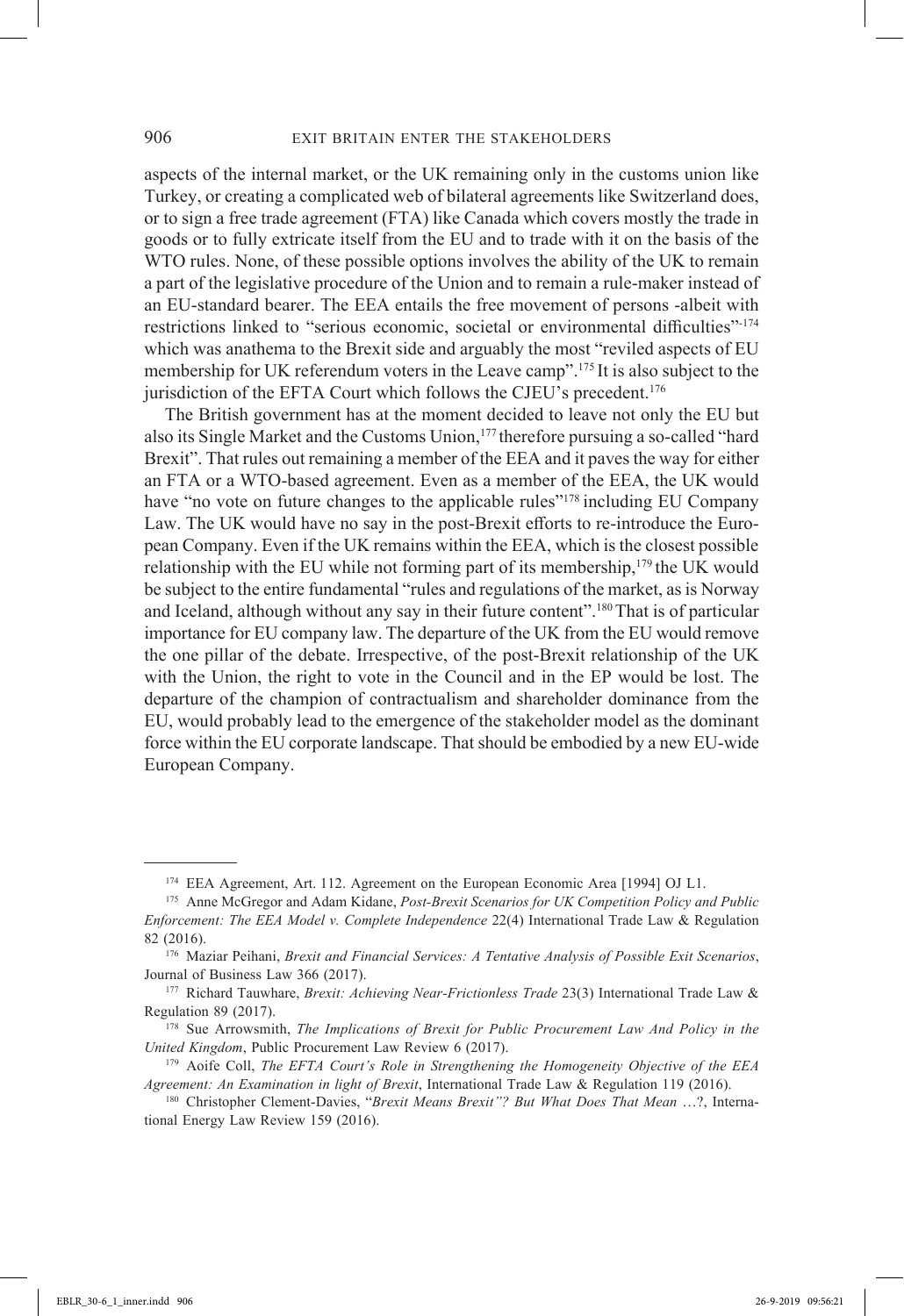### Marios Koutsias [2019] EBLR 907

### **Conclusion**

The article explained the role of culture within the context of company law. Company law is not immune in its making; it is a by-product of the society within which it is developed. The article argued that in the last fifty years the EU has been effectively marred by a cultural war between a contractual view of the company and the stakeholder approach. The two main pillars of this battle were the UK and Germany. The former defended fervently its contractual model of corporate governance which is marked by shareholder supremacy and by a definition of the company as a private affair between its shareholders. Germany on the other hand rallied around its own stakeholder-oriented model whereby the company is not devoid of social considerations and has incorporated stakeholders at the highest level of its corporate governance. The cultural and philosophical as well as economic and societal differences which constituted the roots of such a divergence could not be compromised. They undermined the efforts of the EU to create a European Company which would be subject to a single body of law. In this sense the single market has been left incomplete. A common corporate form – a European Company- is essential to establish legal clarity in cross-border investment and facilitate corporate expansion across the European Union. Investors would need to look only at a single piece of EU law in order to set up a company in another member state of the EU instead of a patchwork of complex national pieces of legislation as it is the case now. This is truly significant if not pivotal for the smooth operation of the single market as well as for its completion. However, after decades of conflict the EU ended up with a compromise which did not fulfil its initial aim; the European Company did not harmonise standards across the Union. It is "European" only by name. The article argues that Brexit is a gamechanger. The departure of the most important pillar of contractualism in the EU would leave the Union with member states which mostly adhere to the stakeholder model in one or another way. The ideologically driven conflicts of the past would not be repeated. Brexit may finally deliver something that was thought as inconceivable only a few years ago; a truly inclusive and a truly "European Company". A company based on regulation common for all members of the European Union.